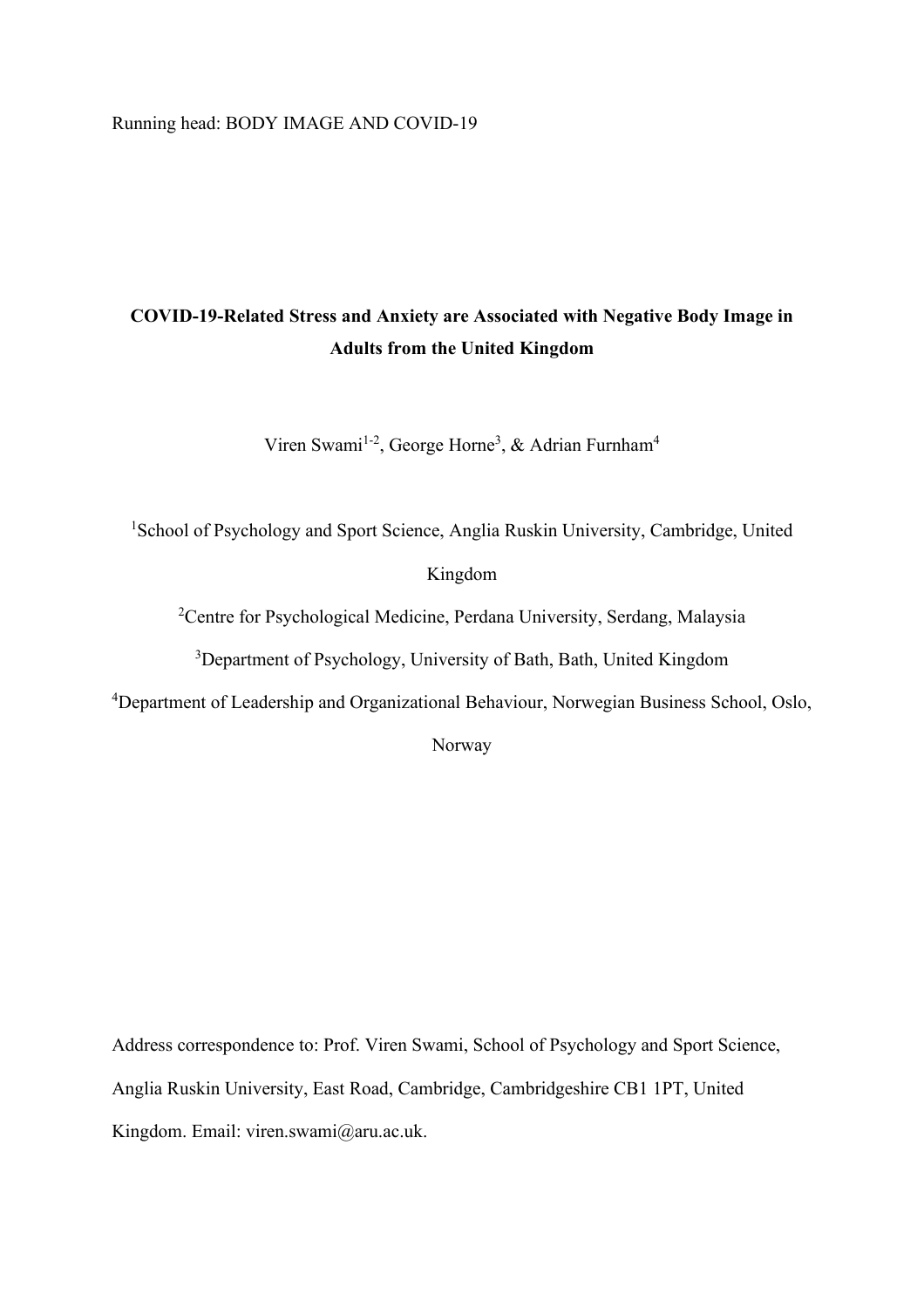#### **Abstract**

The stress and anxiety caused by the coronavirus (COVID-19) pandemic presents a serious threat to psychological well-being in populations worldwide and may also extend to body image outcomes. To test this hypothesis, we conducted a preliminary study in which an online sample of adults from the United Kingdom (*N* = 506, age *M* = 34.25 years) were asked to complete measures of perceived stress, stressful life events, trait anxiety, COVID-19 related stress and anxiety, and negative body image (body dissatisfaction and drive for thinness in women, body fat and muscularity dissatisfaction in men). The results of hierarchical regressions indicated that COVID-19-related stress and anxiety explained significant incremental variance in body image outcomes (Adj.  $\Delta R^2 = .02$  to .10), over-andabove demographics (age and body mass index) and perceived stress, trait anxiety, and stressful life events. These findings suggest that COVID-19-related stress and anxiety may shape body image outcomes under conditions of physical and social distancing.

*Keywords:* Negative body image; Stress; Anxiety; Coronavirus; COVID-19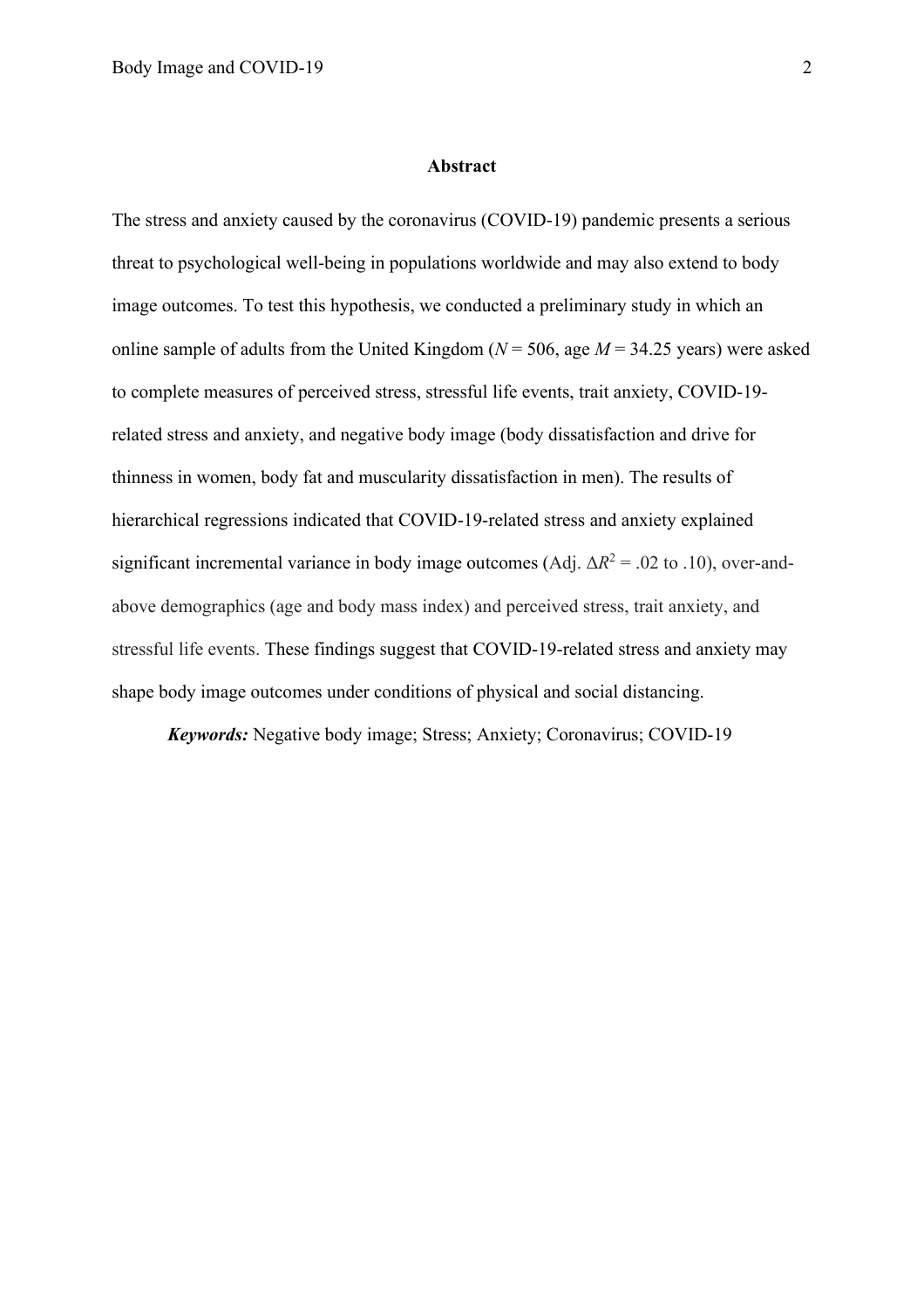### **1. Introduction**

The novel coronavirus (COVID-19) pandemic presents a serious threat to physical health in populations worldwide. To limit the spread of COVID-19, many nations introduced mandatory lockdown or social-distancing measures; in the United Kingdom, these included only leaving the home for food, health reasons, and work if individuals were unable to work from home. While such prevention measures can be effective against disease transmission (e.g., Tian et al., 2020), the impact of social-distancing and lockdown – including attendant changes to everyday behaviour and functioning – can have adverse impacts on psychological health (e.g., Galea et al., 2020). Indeed, emerging evidence from the United Kingdom indicates that levels of anxiety and stress are elevated compared to pre-pandemic levels (Shevlin, McBride et al., 2020), which is consistent with evidence from other nations (e.g., Tull et al., 2020).

Notably, increased anxiety and stress caused by the pandemic, as well efforts to reduce its spread, may have adverse effects on other aspects of mental health (Reger et al., 2020), such as eating disorder symptomatology (Touyz et al., 2020). It is also possible that the pandemic presents a threat to body image (Cooper et al., 2020), although this has not been investigated to date. Certainly, some pre-pandemic research – mostly with samples of undergraduate women – has shown that perceived stress (i.e., a person's appraisal of stress caused by environmental conditions) and stressful life events were associated with greater body dissatisfaction (e.g., Haddad et al., 2019; Johnson & Wardle, 2005; Murray et al., 2011). Likewise, trait anxiety (i.e., a differential trait reflective of a tendency to worry) has been found to be significantly associated with body dissatisfaction, independently of perceived stress, in women (e.g., Davey & Chapman, 2009) and men (Barnes et al., 2020).

In view of the aforementioned findings, it is important to investigate the extent to which COVID-19-related stress and anxiety specifically are associated with body image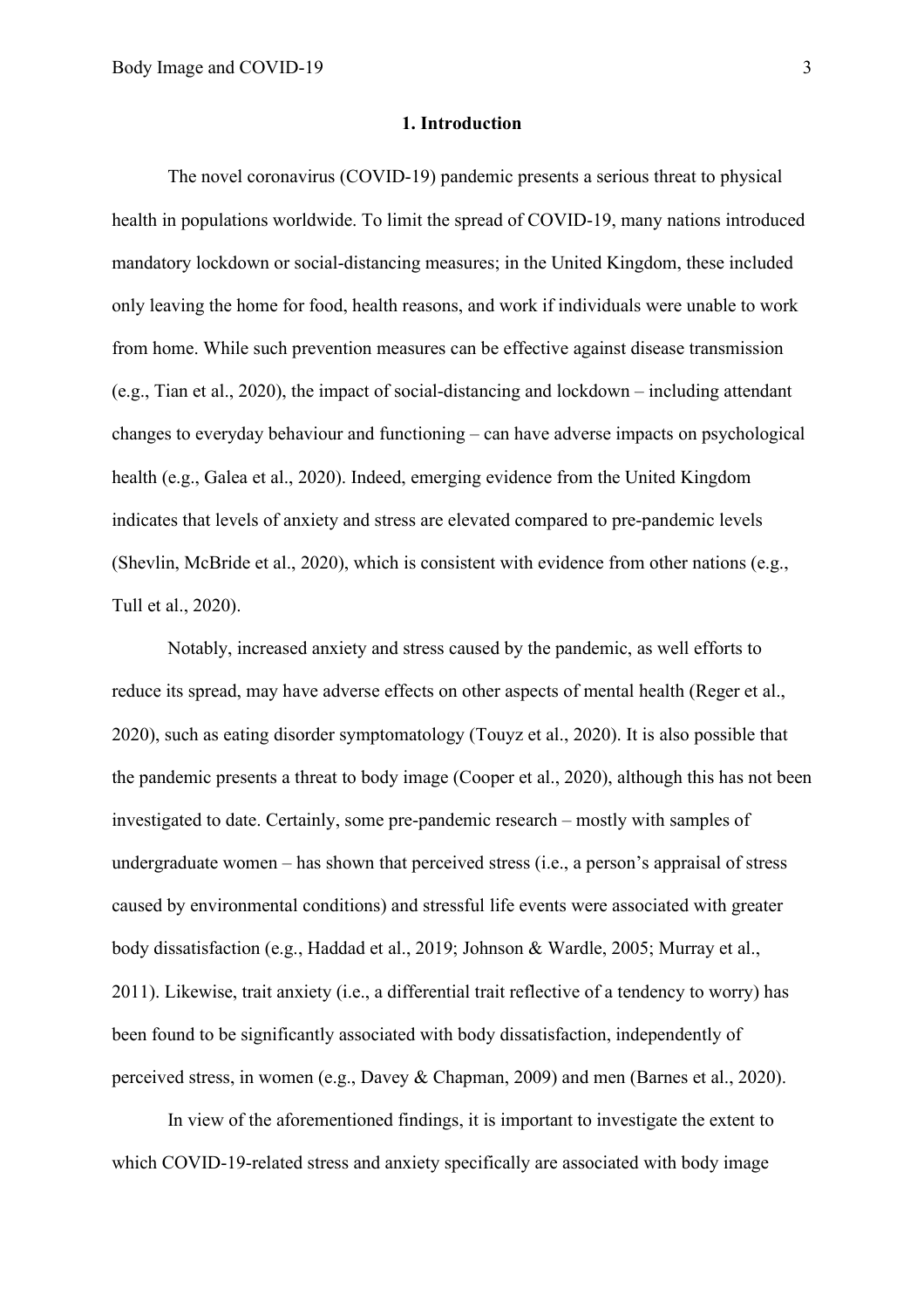outcomes. As intimated by some scholars (e.g., Cooper et al., 2020; Rodgers et al., 2020), the stress and anxiety triggered by the COVID-19 pandemic may present unique threats to body image, possibly because of changes to daily routines (e.g., exercise, eating, and sleep patterns) that impede adaptive body image coping mechanisms and amplify maladaptive coping, heightened concerns about weight and/or shape changes, and greater frequency of negative body ruminations. The absence of empirical data on these issues, however, is an impediment to both ongoing theorising and health policy considerations in the face of the pandemic.

In the present study, therefore, we examined associations between stress, anxiety, and negative (attitudinal) body image in a sample of adults from the United Kingdom. More specifically, we allowed for the possibility of gendered differences in outcomes and examined the extent to which COVID-19-related stress and anxiety are associated with gender-specific body image outcomes (i.e., body dissatisfaction and drive for thinness in women, body fat dissatisfaction and muscularity dissatisfaction in men). Additionally, to account for the unique effects of COVID-19-related constructs, we considered the extent to which COVID-19-related anxiety and stress would be associated with body image outcomes over-and-above generalised stress and anxiety. We hypothesised that greater COVID-19 related stress and anxiety would be associated with greater negative body image, after accounting for the effects of demographics (age and body mass index) and perceived stress, stressful life events, and trait anxiety.

### **2. Method**

### **2.1. Participants**

Participants were an online sample drawn from the United Kingdom adult population  $(N = 506)$ . Of the sample, 255 identified as women and 251 as men. Participants ranged in age from 18 to 73 years ( $M = 34.25$ ,  $SD = 11.36$ ) and in self-reported body mass index (BMI)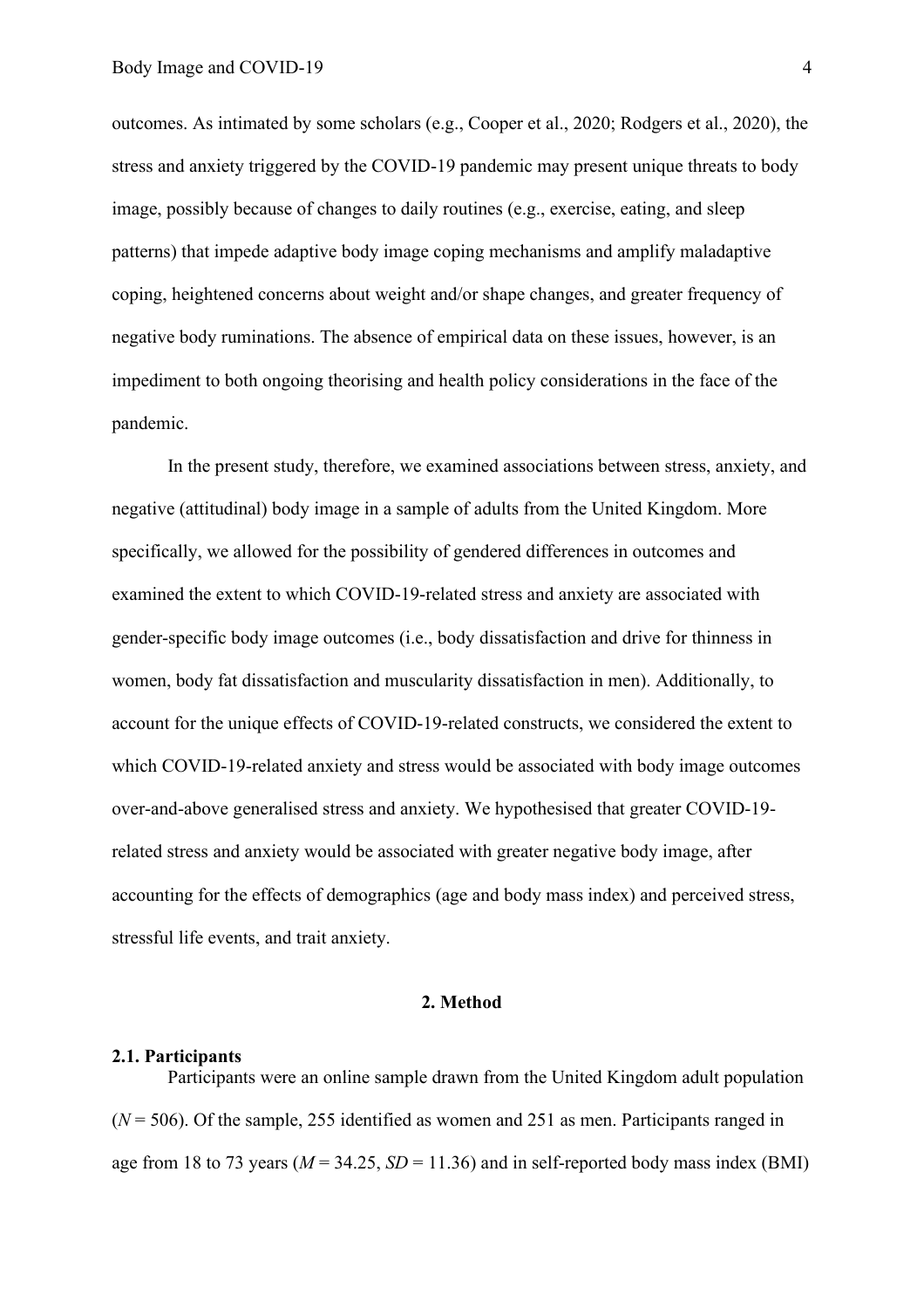from 15.43 to 47.25 kg/m<sup>2</sup> ( $M = 26.35$ ,  $SD = 5.88$ ). The majority of participants self-reported their sexual orientation as heterosexual (89.1%) and their ethnicity as White (88.5%). In terms of relationship status, 27.9% were single, 38.2% were partnered but not married, 32.0% were married, and the remainder had some other status. In terms of education, 10.9% had completed the General Certificate of Secondary Education (GCSEs), 27.9% had an Advanced-Level qualification, 38.3% had an undergraduate degree, 19.0% had a postgraduate degree, and the remainder had some other qualification.

#### **2.2. Measures**

#### **2.2.1. Perceived stress.**

Participants completed the 10-item Perceived Stress Scale (PSS; Cohen et al., 1983), which measures an individual's subjective appraisal of the degree to which situations in their life are stressful over the preceding month<sup>1</sup>. All items were rated on a 5-point scale ranging from 0 (*never*) to 4 (*very often*) and an overall score was computed as the mean of all items (higher scores reflect greater perceived stress). Scores on the PSS have adequate factorial and construct validity, and good test-retest reliability in diverse populations (Lee, 2012). Here, McDonald's  $\omega$  for PSS scores was .88 (95% CI = .86, .89).

## **2.2.2. Stressful life events.**

The List of Threatening Experiences Questionnaire (LTE-Q; Brugha et al., 1985) was used to assess the incidence of stressful life events. The scale consists of 12 items with dichotomous responses  $(0 = no, 1 = yes)$  about the occurrence of 12 prevalent major stressful events that may have occurred in the preceding month. A total score was computed as the sum of all affirmative responses, with higher scores reflecting the occurrence of more stressful life events. Scores on the LTE-Q have been shown to have adequate factorial and construct validity (Brugha et al., 1985). In the present study, McDonald's ω for scores on the LTE-Q was .75 (95% CI = .71, .78).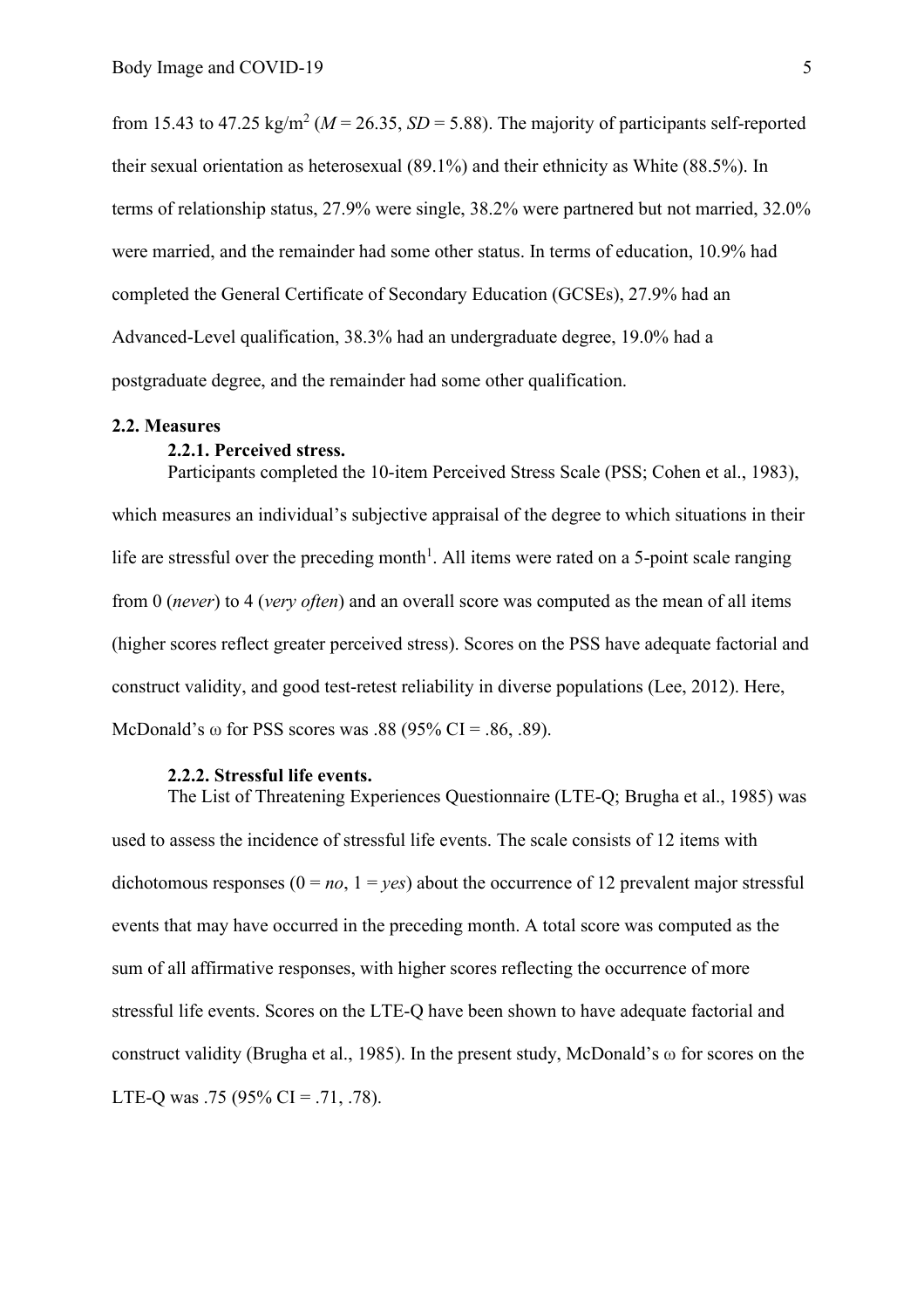#### **2.2.3. Trait anxiety.**

To measure trait anxiety, we used Form Y-2 of the STAI (Spielberger et al., 1983),

which measures a differential trait reflective of a tendency to worry. The scale consists of 20 items that were rated on a 4-point scale, ranging from 1 (*almost never*) to 4 (*almost always*). An overall score was computed as the mean of all items (higher scores reflect greater trait anxiety). This form of the STAI has been shown to have adequate factorial and construct validity (Spielberger et al., 1983). Here, McDonald's ω for STAI scores was .94 (95% CI = .93, .95).

#### **2.2.4. COVID-19-related stress.**

Because the PSS does not specifically assess COVID-19-related stress, we also asked participants to complete a novel 5-item measure. The items asked participants how stressed they felt about the impact of the COVID-19 pandemic on their daily lives, their personal relationships, their work and/or studies, their finances, and their future in general. Items were rated on a 7-point scale (1 = *not at all stressed*, 7 = *extremely stressed*). An exploratory factor analysis with a promax rotation indicated that all items loaded onto a single dimension (eigenvalue = 2.96, 59.7% of variance explained), with all items loading at .68 or greater. We, therefore, computed an overall score as the mean of all five items. Although this measure has not been used previously, evidence of construct validity was established in the present study through significant associations with all other included measures (see Table 1). McDonald's  $\omega$  for scores on this measure was .82 (95% CI = .80, .85).

#### **2.2.5. COVID-19-related anxiety.**

To measure anxiety caused by the COVID-19 pandemic specifically, participants were asked to respond to a novel 1-item measure ("How anxious are you about the coronavirus [COVID-19] pandemic?") on a 7-point scale (1 = *Not anxious at all*, 7 = *Extremely anxious*). This measure has been used previously and scores have been shown to have adequate construct and predictive validity (Shevlin, Nolan et al., 2020).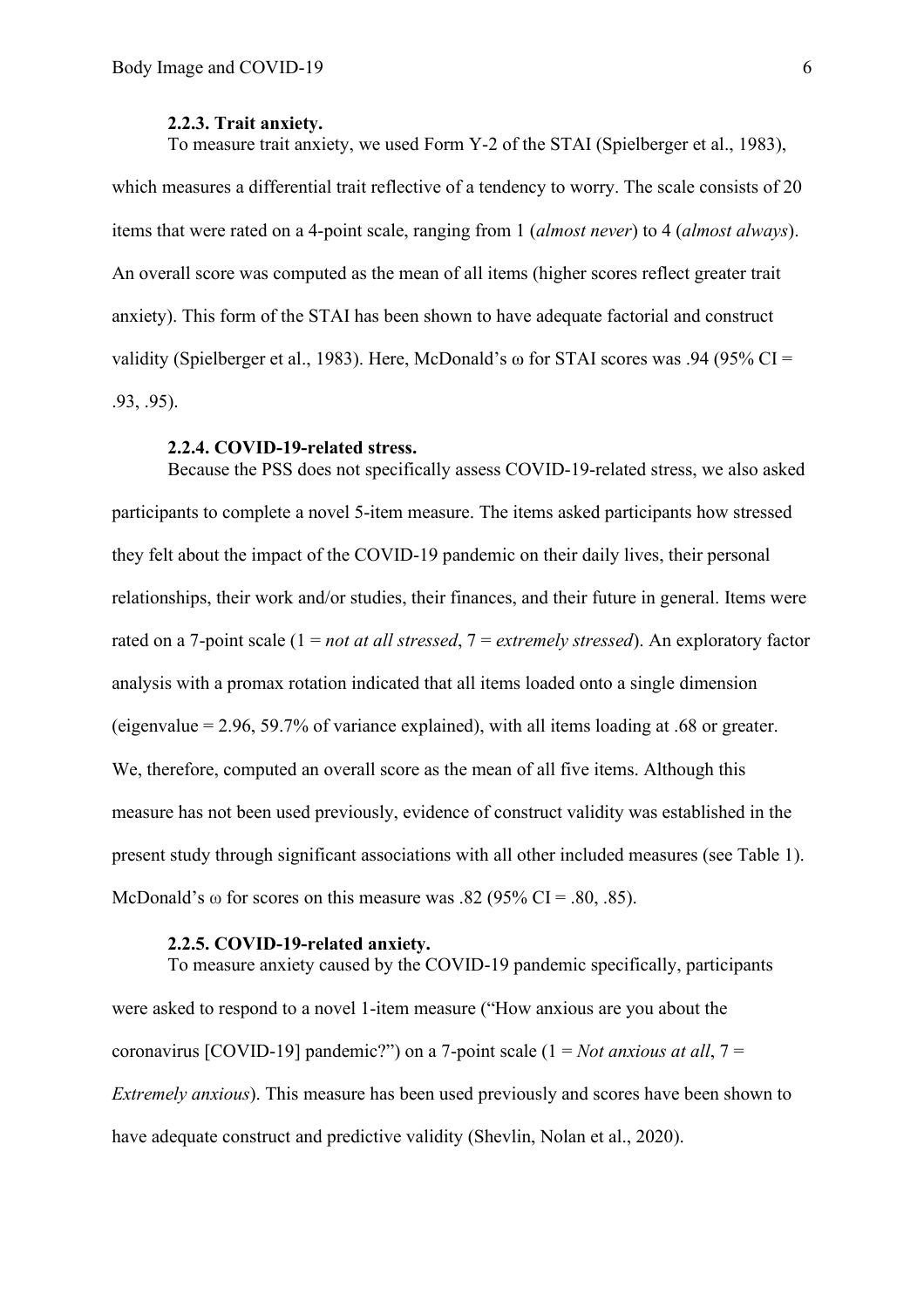#### **2.2.6. Body image in women.**

Women were asked to complete the Body Dissatisfaction subscale (EDI-3-BD; 10 items) and the Drive for Thinness subscale (EDI-3-DT; 7 items) of the Eating Disorder Inventory-3 (Garner, 2004), both of which capture attitudinal dimensions of negative body image relevant to women. The EDI-3-BD measures general dissatisfaction with one's overall shape and size of key body areas, whereas the EDI-3-DT measures an extreme desire to be thin, concern with dieting, and preoccupation with weight. All items were rated on a 6-point scale ranging from 0 (*never*) to 6 (*always*), with higher mean scores reflecting greater body dissatisfaction or drive for thinness. Garner (2004) reported that the EDI-3 was suitable for use with non-clinical populations and that scores had adequate construct and factorial validity. Here, McDonald's  $\omega$  for EDI-3-BD scores was .89 (95% CI = .87, .91) and for EDI-3-DT scores was .93 (95% CI = .91, .95).

#### **2.2.7. Body image in men.**

Men were asked to complete two subscales from the 24-item Male Body Attitude Scale (MBAS; Tylka et al., 2005): the Low Body Fat subscale (12 items) and the Muscularity subscale (10 items). The MBAS includes a third dimension reflective of height dissatisfaction, but this factor has been theoretically problematised (Ryan et al., 2011) and so was not included here. Items were rated on a 6-point scale ranging from 1 (*never*) to 6 (*always*). Mean subscale scores were computed so that higher scores reflect greater body dissatisfaction. Scores on the MBAS have been shown to have adequate factorial and construct validity, and good test-retest reliability (Tylka et al., 2005). In the present study, McDonald's  $\omega$  for Low Body Fat scores was .93 (95% CI = .92, .93) and for Muscularity scores was .91 (95% CI = .90, .93).

### **2.2.8. Demographics.**

We requested demographic information consisting of age, gender identity, ethnicity, sexual orientation, highest educational qualification, and relationship status. We also asked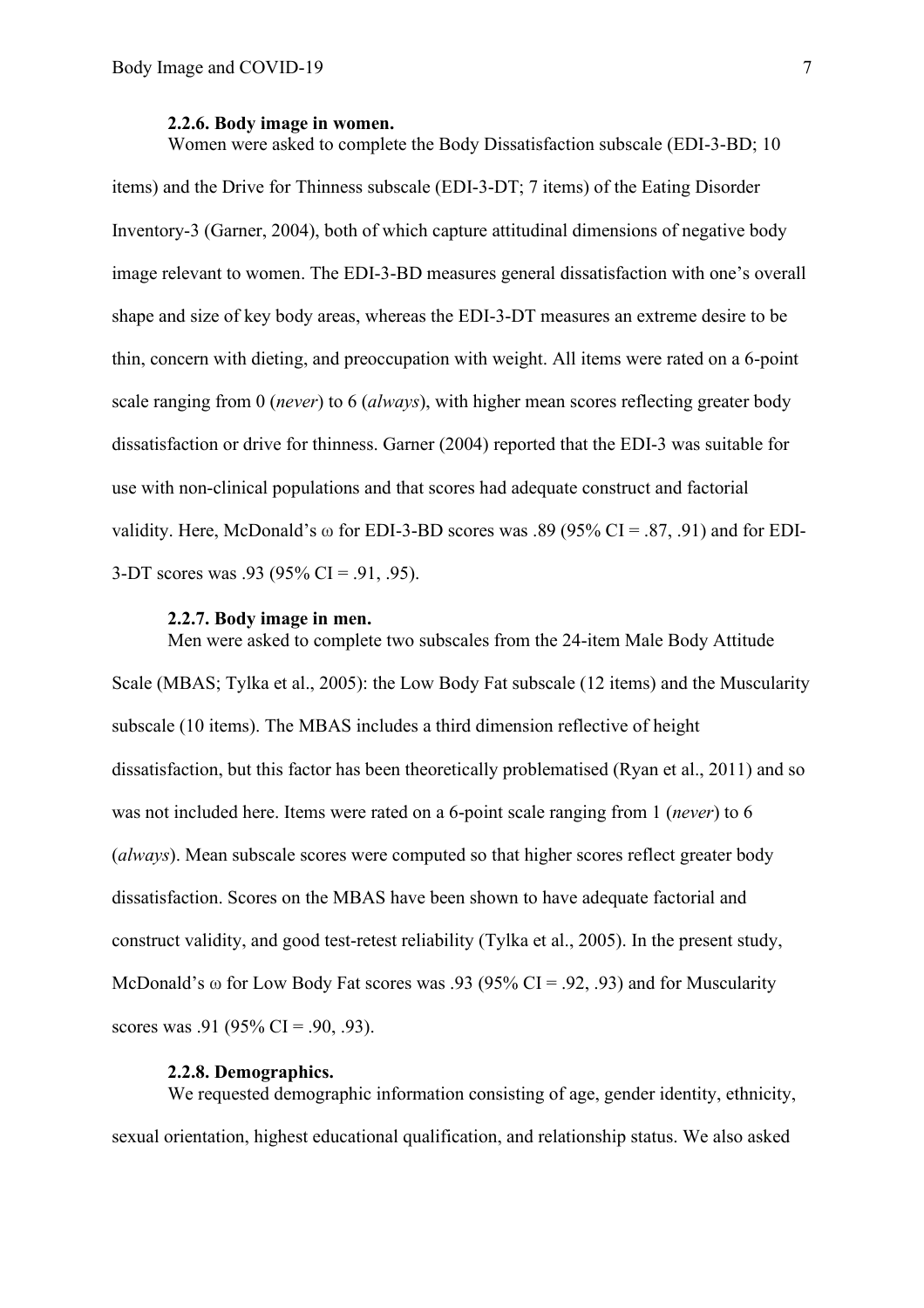participants to self-report their height and weight, and used these data to compute BMI as  $kg/m<sup>2</sup>$ .

## **2.3. Procedures**

Once the project was approved by the School ethics committee at [blinded for review], data were collected via the Prolific website on May 21, 2020. The project was advertised as a study on "social-distancing and body image" and included an estimated duration. Inclusion criteria included being a resident and citizen of the United Kingdom, being of adult age, and being fluent in English. Prolific ID codes and IP addresses were checked to ensure that no participant completed the survey more than once. After providing digital informed consent, participants were directed to the scales described above, which were presented in a counter-balanced order in Qualtrics<sup>TM</sup>. An attention check item ("Select the third answer option if you're reading this") was embedded halfway through the survey and was passed by all participants. Demographic items were completed first to split participants into their respective body image questionnaires. The questionnaire was anonymous and participants were paid £0.84. All participants received debriefing information.

# **3. Results**

# **3.1. Descriptive Statistics**

Thirty-nine participants had missing height and/or weight data or had improbable BMI values ( $\leq 12$  or  $> 50$  kg/m<sup>2</sup>), so these were replaced using multiple imputations. Missing values in the remainder of the dataset were infrequent  $($  < 0.5% of the total dataset) and were replaced using multiple imputations. Descriptive statistics, gender differences, and inter-scale correlations between all variables included in the present study are reported in Table 1. As can be seen, the only significant gender difference was found for COVID-19-related stress,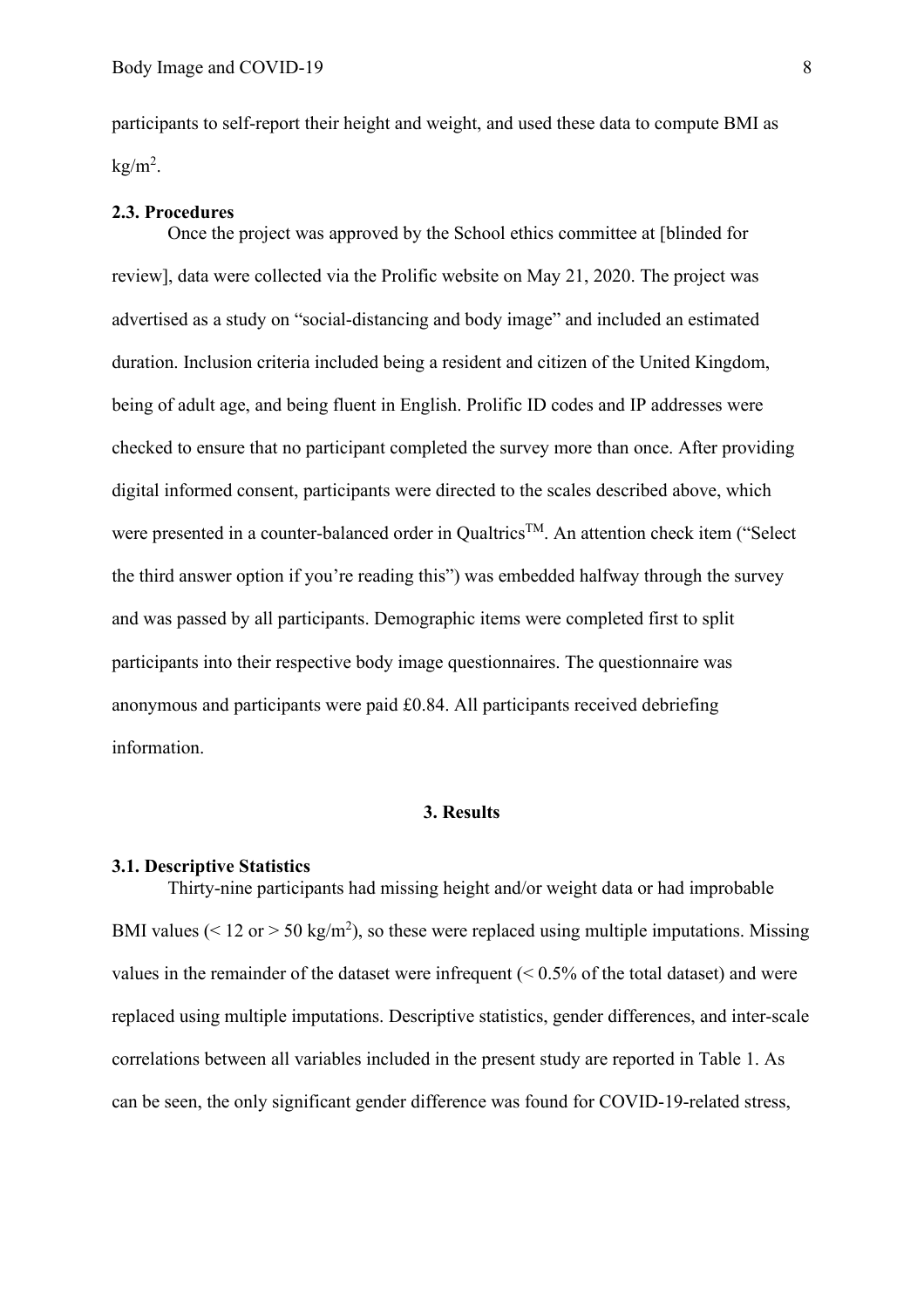but because negative body image variables were gender-specific, further analyses were computed for women and men separately.

#### **3.2. Regression Analyses**

To test the study hypotheses, we computed hierarchical regressions with the body image variables (body dissatisfaction and drive for thinness in women, low body fat and muscularity in men) as criterion variables. Age and BMI were entered in a first step; perceived stress, stressful life events, and trait anxiety were entered in a second step; and COVID-19-related stress and anxiety were entered in a third step. This allowed us to examine the extent to which COVID-19-related stress and anxiety incrementally predicted body image variables once the variance associated with the additional variables had been accounted for. All parametric assumptions for multiple regression were met and multicollinearity was not a limiting factor in any of the regressions (all variance inflation factors  $\leq 1.24$ , with values  $\leq 10$ indicative of inconsequential collinearity; Hair et al., 1995).

For women, the final step of the regression with body dissatisfaction was significant: COVID-19-related anxiety but not stress was significantly associated with body dissatisfaction ( $\Delta F$  *p* = .045, Adj.  $\Delta R^2$  = .02; see Table 2). The final step of the regression with drive for thinness was also significant, with both COVID-related anxiety and stress significantly associated with drive for thinness ( $\Delta F$  *p* < .001, Adj.  $\Delta R^2$  = .07; see Table 2). In men, the final step of the regression with low body fat was significant, with COVID-related anxiety but not stress significantly associated with greater dissatisfaction ( $\Delta F$  *p* = .38, Adj.  $\Delta R^2$  = .02; see Table 3). The final step of the regression with muscularity was also significant: both COVID-related stress and anxiety were significantly associated with greater dissatisfaction ( $\Delta F$  *p* < .001, Adj.  $\Delta R^2$  = .10; see Table 4).

# **4. Discussion**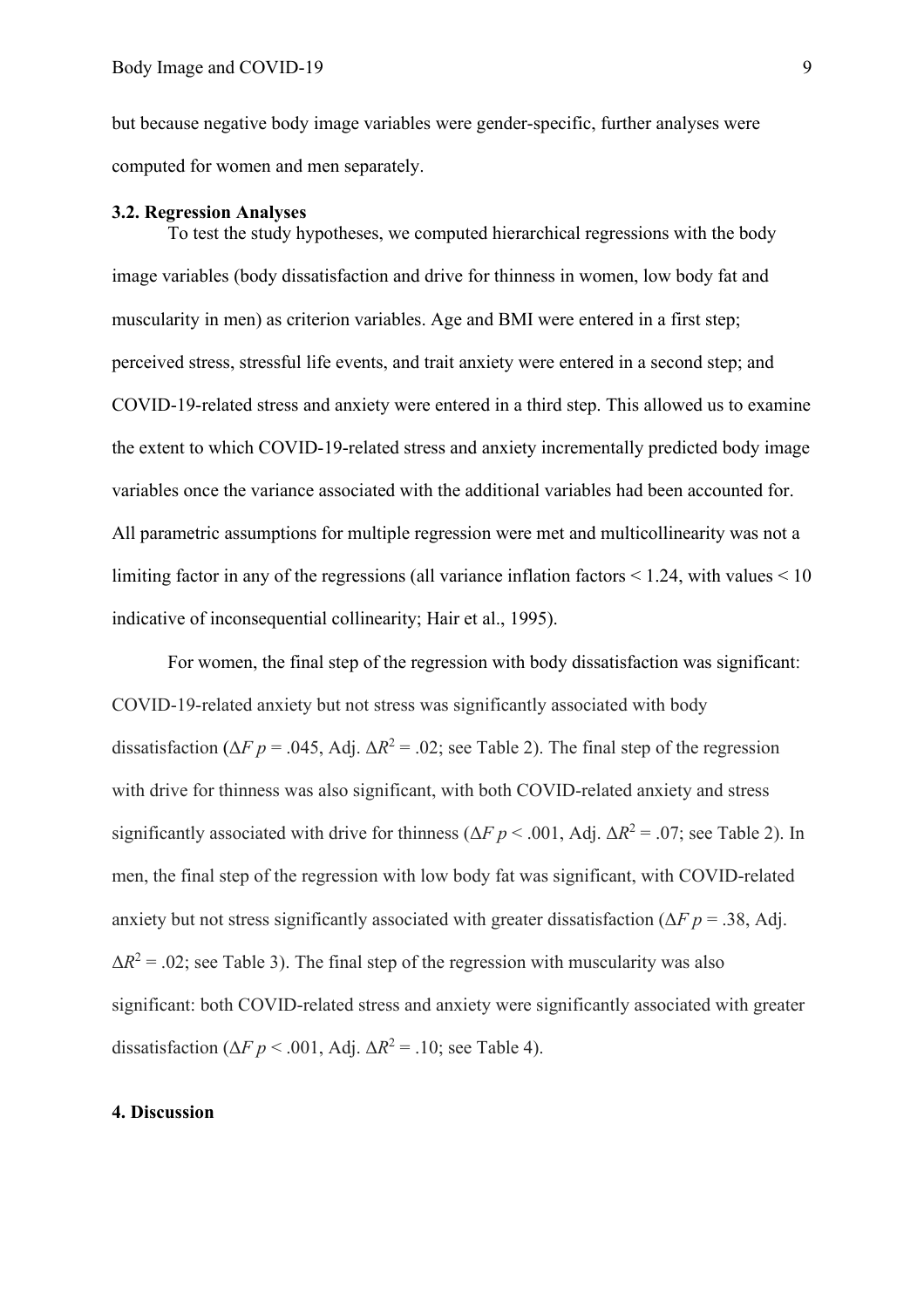The results of the present study confirm that COVID-19-related stress and anxiety are associated with more negative body image, over-and-above the variance explained by perceived stress, stressful life events, and trait anxiety, which is consistent with earlier scholarly commentary (Cooper et al., 2020; Rodgers et al., 2020). Although our data cannot speak to mechanistic pathways, it is possible that COVID-19-related stress and anxiety diminish coping resources to manage threats to body image, increase exposure to thin/athletic ideals via media messaging (e.g., given increased screen-time under lockdown; see Pietrobelli et al., 2020), and heighten concerns about weight and/or shape changes that occur during conditions of lockdown (e.g., because of decreased physical activity) (Cooper et al., 2020; Rodgers et al., 2020). COVID-19-related stress may also be associated with greater frequency of negative body ruminations that lead to a preoccupation with body shape and/or weight and desire to reassert a degree of control through body work (Ruggiero et al., 2008).

In women, greater COVID-19-related anxiety (but not stress) was significantly associated with body dissatisfaction, whereas both COVID-19 anxiety and stress were associated with greater drive for thinness. It is possible that these findings are reflective of women's lived experiences under conditions of lockdown. Anxiety-inducing fear-mongering over weight-gain due to changes to routine during lockdown (e.g., poorer diets, less frequent exercise), greater pressure to conform to traditionally feminine roles and norms, and messaging about self-improvement may lead women to feel dissatisfied with their bodies, but more importantly to increase restriction and weight control ruminations that are central to drive for thinness. To the extent that women act on such ruminations (e.g., by increasing unhealthy weight control behaviours to reduce the risk of weight gain), it may function to regulate the anxiety, stress and uncertainty associated with the COVID-19 pandemic (e.g., see Brown et al., 2017).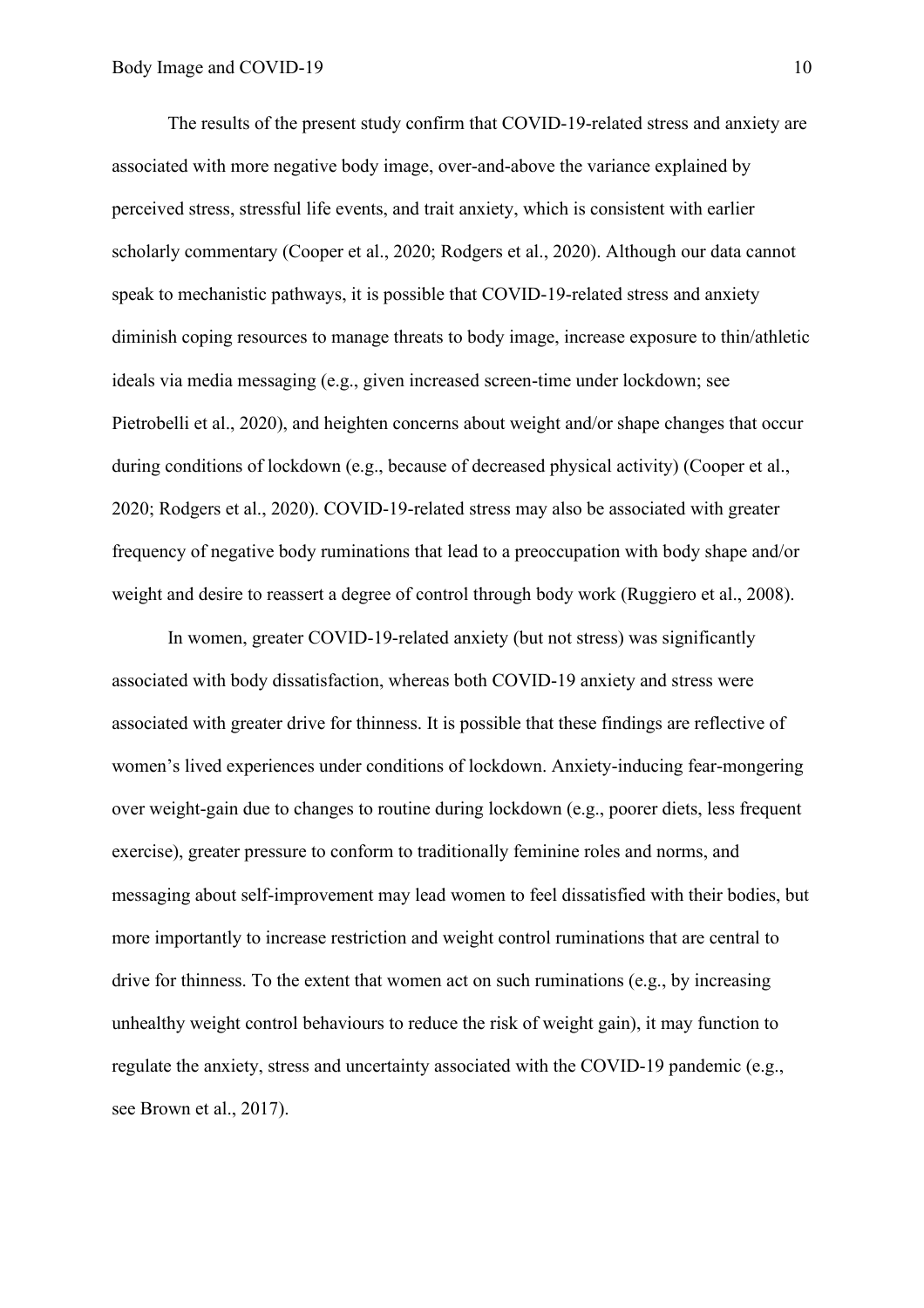In men, COVID-19-related anxiety (but not stress) was associated with body fat dissatisfaction, whereas both COVID-19-related anxiety and stress were associated with greater muscularity dissatisfaction. It may be that these findings reflect the way in which stress and anxiety impact men's relationships with their bodies, particularly in terms of masculine body ideals (e.g., Swami & Tovée, 2005). Specifically, given that hegemonic masculinity emphasises the value of toughness, self-reliance, and the pursuit of status, COVID-19-related stress and anxiety may lead men to place greater value on the importance of being muscular (for discussions, see Frederick et al., 2017; Griffiths et al., 2015). Moreover, because conditions of lockdown may limit men's ability to derive masculine capital through everyday masculine activities (e.g., sport, strength-training in gyms), they may instead seek to reassert feelings of control and increase masculine capital through a desire for greater muscularity and ruminations about perceived body size (see Edwards et al., 2017).

The main limitation of the present study is that we were only able to document direct associations between COVID-19-related stress and anxiety, respectively, and body image. It would be useful for future work to examine mechanistic pathways, including via weight gain, change in behaviours under conditions of lockdown (e.g., increase in sedentary behaviours, eating patterns), and psychological constructs such as loneliness. Doing so may also help to explain why COVID-19-related stress was not significantly associated with some outcomes in our regression. In addition, we operationalised generalised stress and anxiety using a limited range of constructs, although associations between perceived stress and trait anxiety, respectively, and body image were in line with previous reports. Likewise, we constructed novel instruments to measure COVID-19-related stress and anxiety, and although we have no reason to believe that these measures lack construct validity, this should be assessed more thoroughly in future work. It should be noted that our results may have limited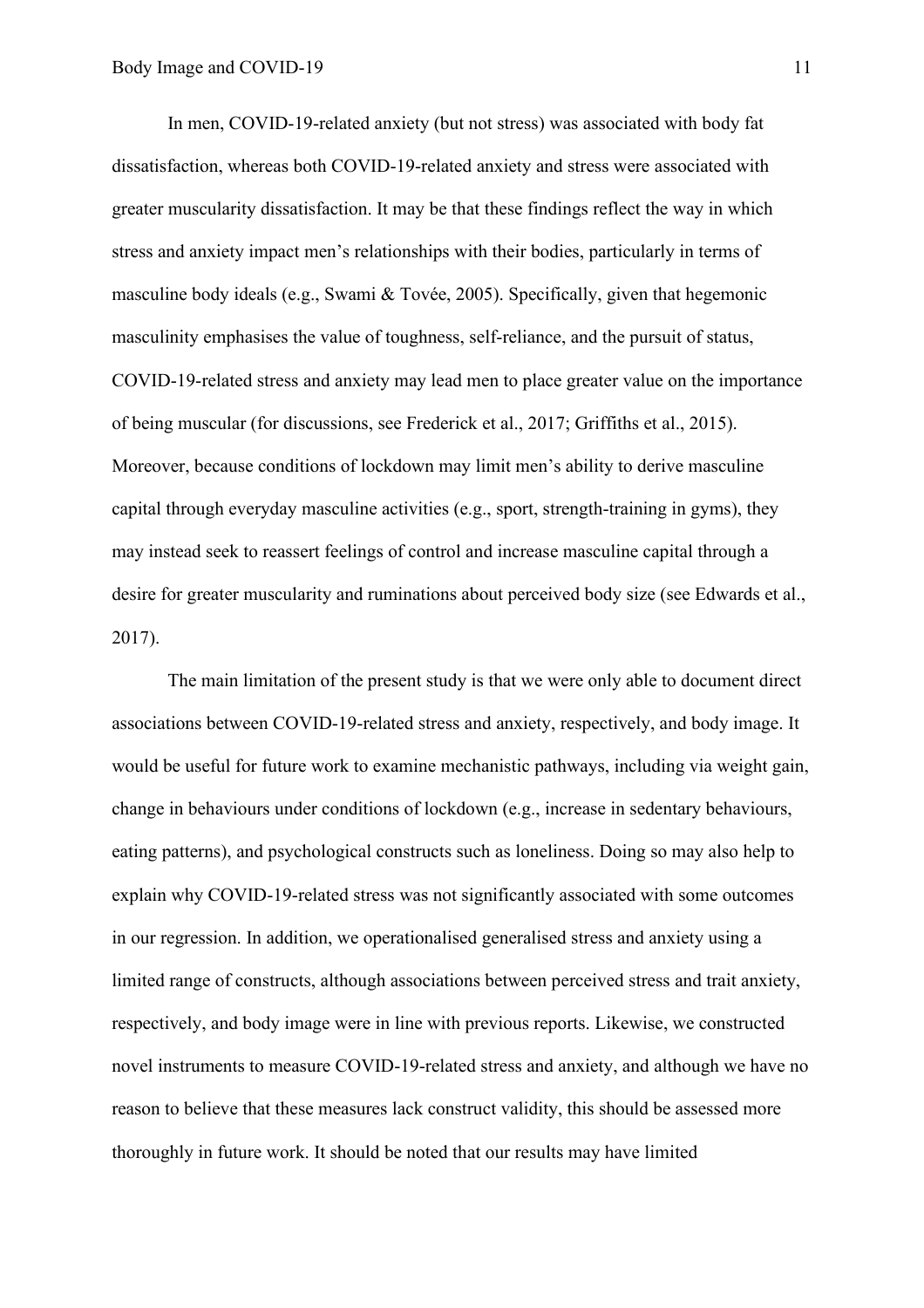generalisability, given our recruitment methods and the specificity of lockdown conditions in the United Kingdom.

These limitations notwithstanding, our results suggest that the COVID-19 pandemic may have important consequences for body image in women and men. The present findings are particularly important because they suggest that the stress and anxiety related to the COVID-19 pandemic specifically, as opposed to generalised stress and anxiety, significantly contribute to body image outcomes. To the extent that negative body image is a prognostic risk factor for the onset and maintenance of eating pathology (e.g., Stice & Shaw, 2002), our findings also highlight possible additional complications that may stem from COVID-19 related stress and anxiety. In turn, efforts to deal with negative body image under conditions of lockdown will require novel mitigation interventions (e.g., telehealth, guided self-help interventions; Cooper et al., 2020).

# **Footnotes**

<sup>1</sup>In response to the pandemic, a population lockdown was first mandated in the United Kingdom on March 23, 2020. This included a directive for people to stay at home except for essential purchases, essential work travel, medical needs, one period of exercise per day, and providing care for others. A partial relaxation of the lockdown was announced in England – but not the rest of the United Kingdom – on May 10. As such, the period specified in our survey covered the period of the lockdown in Northern Ireland, Scotland, and Wales, and most of the strict lockdown in England (which included the continued closure of gyms and sporting venues).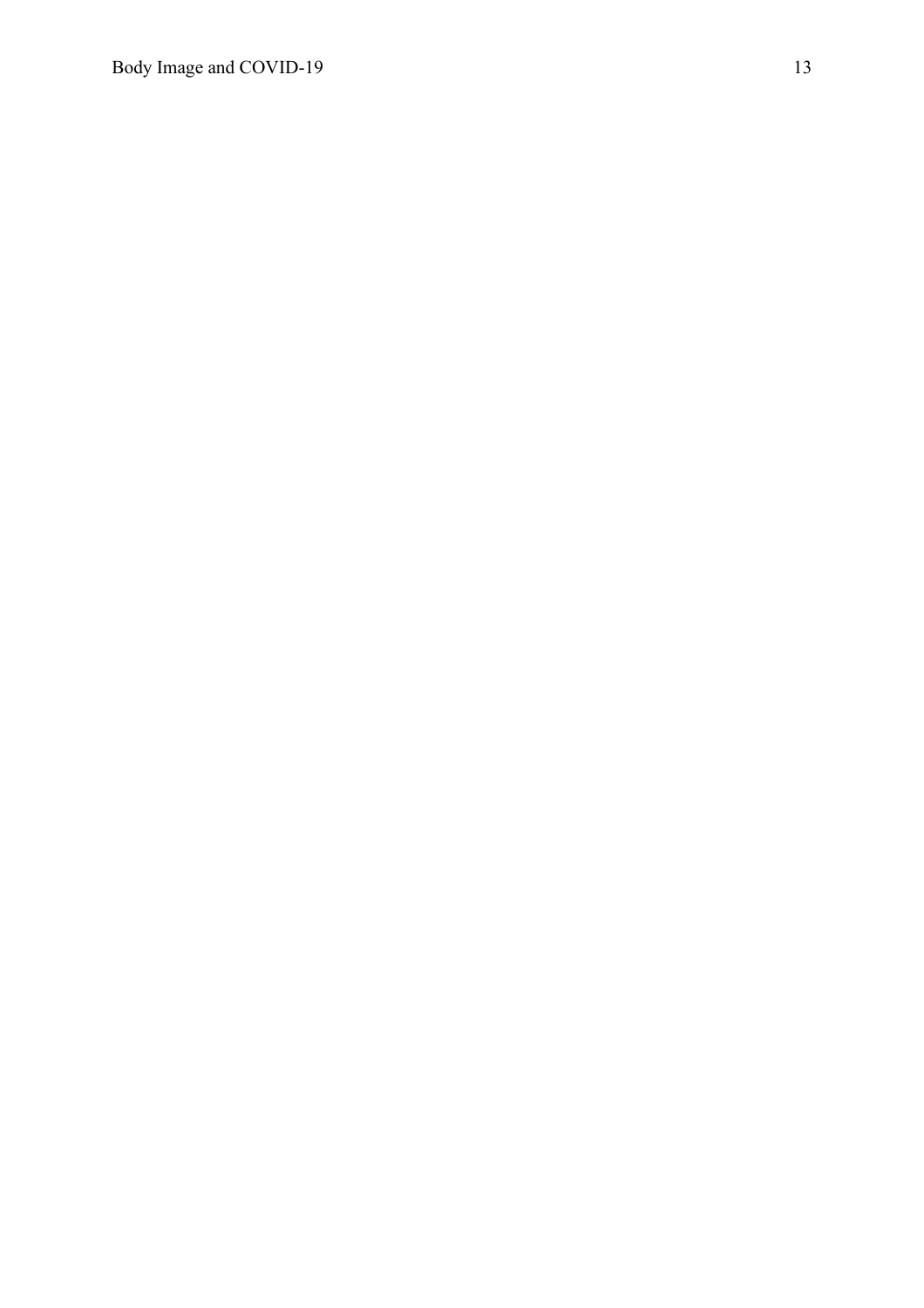# **References**

Barnes, M., Abhyankar, P., Dimova, E., & Best, C. (2020). Associations between body dissatisfaction and self-reported anxiety and depression in otherwise healthy men: A systematic review and meta-analysis. *PLoS ONE*, *15*(2), e0229268. <https://doi.org/10.1371/journal.pone.0229268>

Brown, M., Robinson, L., Campione, G. C., Wuensch, K., Hildebrandt, T., & Micali, N. (2017). Intolerance of uncertainty in eating disorders: A systematic review and metaanalysis. *European Eating Disorders Review, 25*, 329-343. <https://doi.org/10.1002/erv.2523>

- Cohen, S., Kamarck, T., & Mermelstein, R. (1983). A global measure of perceived stress. *Journal of Health and Social Behaviour*, *24*(4), 385-396. <https://doi.org/10.2307/2136404>
- Cooper, M., Reilly, E., Siegel, J., Coniglio, K., Sadeh-Sharvit, S., Pisetsky, E., & Anderson, L. (2020). Eating disorders during the COVID-19 pandemic and quarantine: An overview of risks and recommendations for treatment and early intervention. *Eating Disorders*. Advanced online publication.

<https://doi.org/10.1080/10640266.2020.1790271>

- Davey, G. C. L., & Chapman, L. (2009). Disgust and eating disorder symptomatology in a non-clinical population: The role of trait anxiety and anxiety sensitivity. *Clinical Psychology and Psychotherapy*, *16*(4), 268-275. <https://doi.org/10.1002/cpp.623>
- Edwards, C., Molnar, G., & Tod, D. (2017). Searching for masculine capital: Experiences leading to high drive for muscularity in men. *Psychology of Men & Masculinity*, *18*(4), 361-371. <https://doi.org/10.1037/men0000072>
- Frederick, D. A., Shapiro, L. M., Williams, T. R., Seoane, C. M., McIntosh, R. T., & Fischer, E. W. (2017). Precarious manhood and muscularity: Effects of threatening men's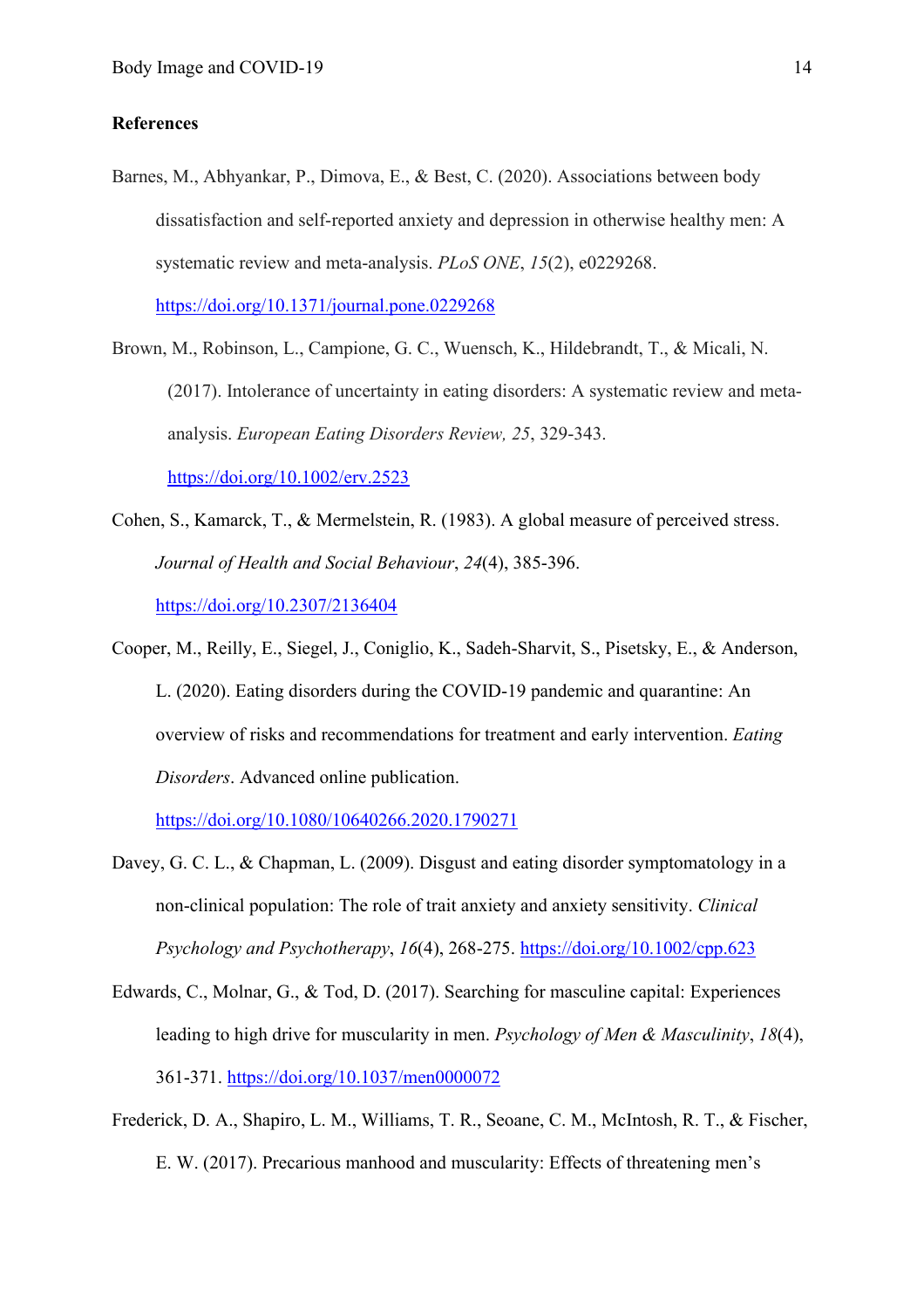masculinity on reported strength and muscle dissatisfaction. *Body Image*, *22*, 156-165. <https://doi.org/10.1016/j.bodyim.2017.07.002>

- Galea, S., Merchant, R. M., & Lurie, N. (2020). The mental health consequences of COVID-19 and physical distancing: The need for prevention and early intervention. *JAMA Internal Medicine*, *180*(6), 817-818.<https://doi.org/10.1001/jamainternmed.2020.1562>
- Garner, D. M. (2004). *Eating Disorder Inventory-3 (EDI-3*). Psychological Assessment Resources, Inc.
- Griffiths, S., Murray, S. B., & Touyz, S. (2015). Extending the masculinity hypothesis: An investigation of gender role conformity, body dissatisfaction, and disordered eating in young heterosexual men. *Psychology of Men and Masculinity*, *16*(1), 108-114. <https://doi.org/10.1037/a003595>
- Haddad, C., Zakhour, M., Akel, M., Honein, K., Akiki, M., Hallit, S., & Obeid, S. (2019). Factors associated with body dissatisfaction among the Lebanese population. *Eating and Weight Disorders*, *24*, 507-519.<https://doi.org/10.1007/s40519-018-00634-z>
- Hair, J. F., Jr., Anderson, R. E., Tatham, R. L. & Black, W. C. (1995). *Multivariate data analysis* (3rd ed.). Macmillan.
- Johnson, F., & Wardle, J. (2005). Dietary restraint, body dissatisfaction, and psychological distress: A prospective analysis. *Journal of Abnormal Psychology*, *114*(1), 119-125. <https://doi.org/10.1037/0021-843X.114.1.119>
- Lee, E.-H. (2012). Review of the psychometric evidence of the Perceived Stress Scale. *Asian Nursing Research*, *6*(4), 121-127.<https://doi.org/10.1016/j.anr.2012.08.004>
- Murray, K. M., Byrne, D. G., & Rieger, E. (2011). Investigating adolescent stress and body image. *Journal of Adolescence*, *34*(2), 269-278. <https://doi.org/10.1016/j.adolescence.2010.05.004>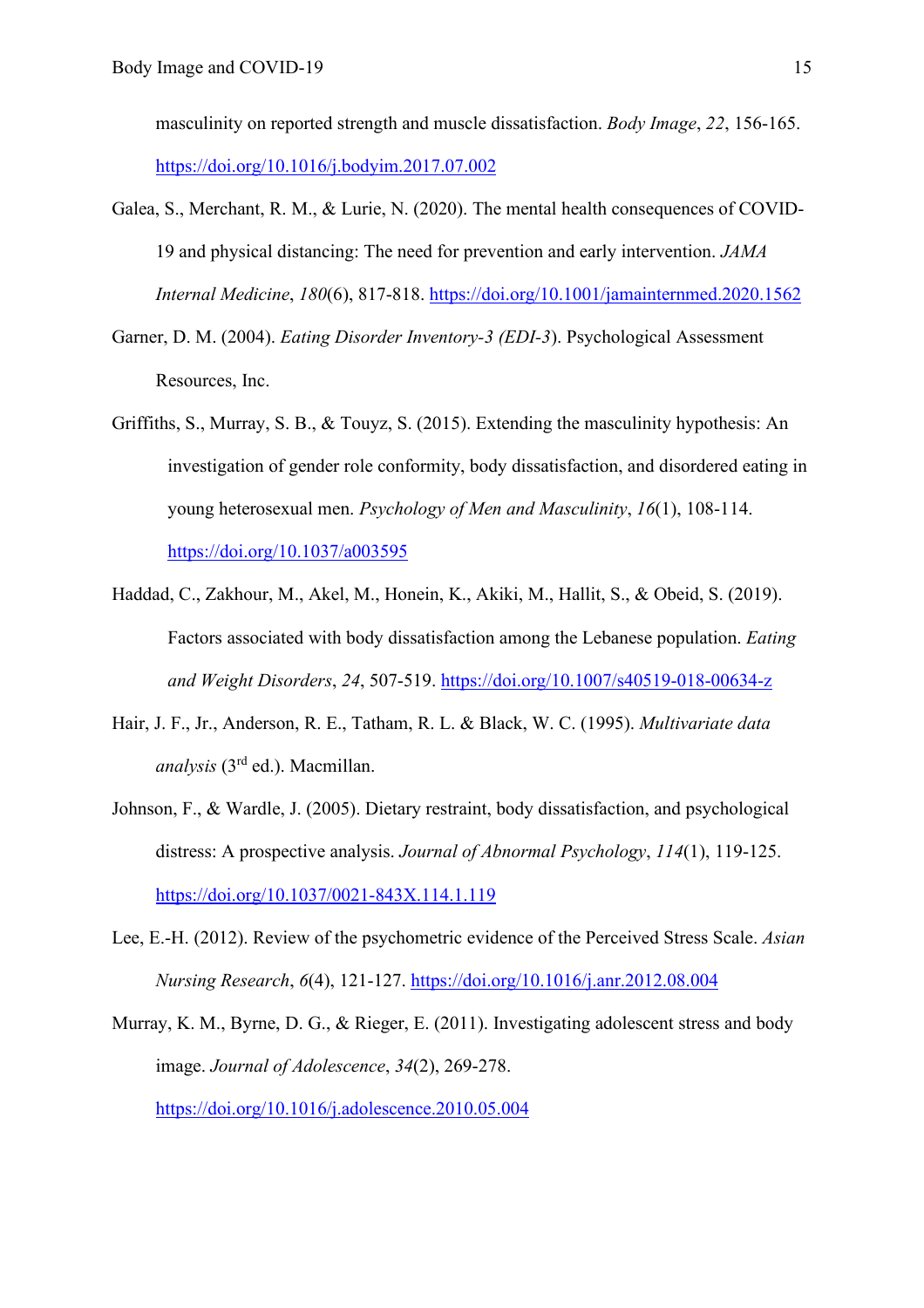- Pietrobelli, A., Pecoraro, L., Ferruzzi, A., Heo, M., Faith, M., Zoller, T., Antoniazzi, F., Piacentini, G., Fearnbach, S. N., & Heymsfield, S. B. (2020). Effects of COVID-19 lockdown on lifestyles behaviors in children with obesity living in Verona, Italy: A longitudinal study. *Obesity*, *28*(8), 1382-1385. <https://doi.org/10.1002/oby.22861>
- Reger, M. A., Stanley, I. H., & Joiner, T. E. (2020). Suicide mortality and coronavirus disease 2019: A perfect storm? *JAMA Psychiatry*. Advanced online publication. <https://doi.org/10.1001/jamapsychiatry.2020.1060>
- Rodgers, R. F., Lombardo, C., Cerolini, S., Franko, D. L., Omori, M., Fuller-Tyszkiewicz, M., Linardon, J., Courtet, P., & Guillaume, S. (2020). The impact of the COVID-19 pandemic on eating disorder risk factors and symptoms. *International Journal of Eating Disorders*, *53*(7), 1166-1170.<https://doi.org/10.1002/eat.23318>
- Ruggiero, G. M., Bertelli, S., Boccalari, L., Centorame, F., Ditucci, A., La Mela, C., Scarinci, A., Vinai, P., Scarone, S., & Sassaroli, S. (2008). The influence of stress on the relationship between cognitive variables and measures of eating disorders (in healthy female university students): A quasi-experimental study. *Eating and Weight Disorders*, *13*, 142-148.<https://doi.org/10.1007/BF0332761>
- Ryan, T. A., Morrison, T. G., Roddy, S., & McCutcheon, J. (2011). Psychometric properties of the revised Male Body Attitudes Scale among Irish men. *Body Image*, *8*, 64-69. <https://doi.org/10.1016/j.bodyim.2010.10.004>
- Shevlin, M., McBride, O., Murphy, J., Shevlin, M., Gibson Miller, J., Hartman, T. K., Levita, L., Mason, L., Martinez, A. P., Stocks, V. A., Bennett, K. M., Hyland, P., Karatzias, T., & Bentall, R. P. (2020). *Anxiety, depression, traumatic stress, and COVID-19 related anxiety in the UK general population during the COVID-19 pandemic.* PsyArXiv.<https://psyarxiv.com/hb6nq>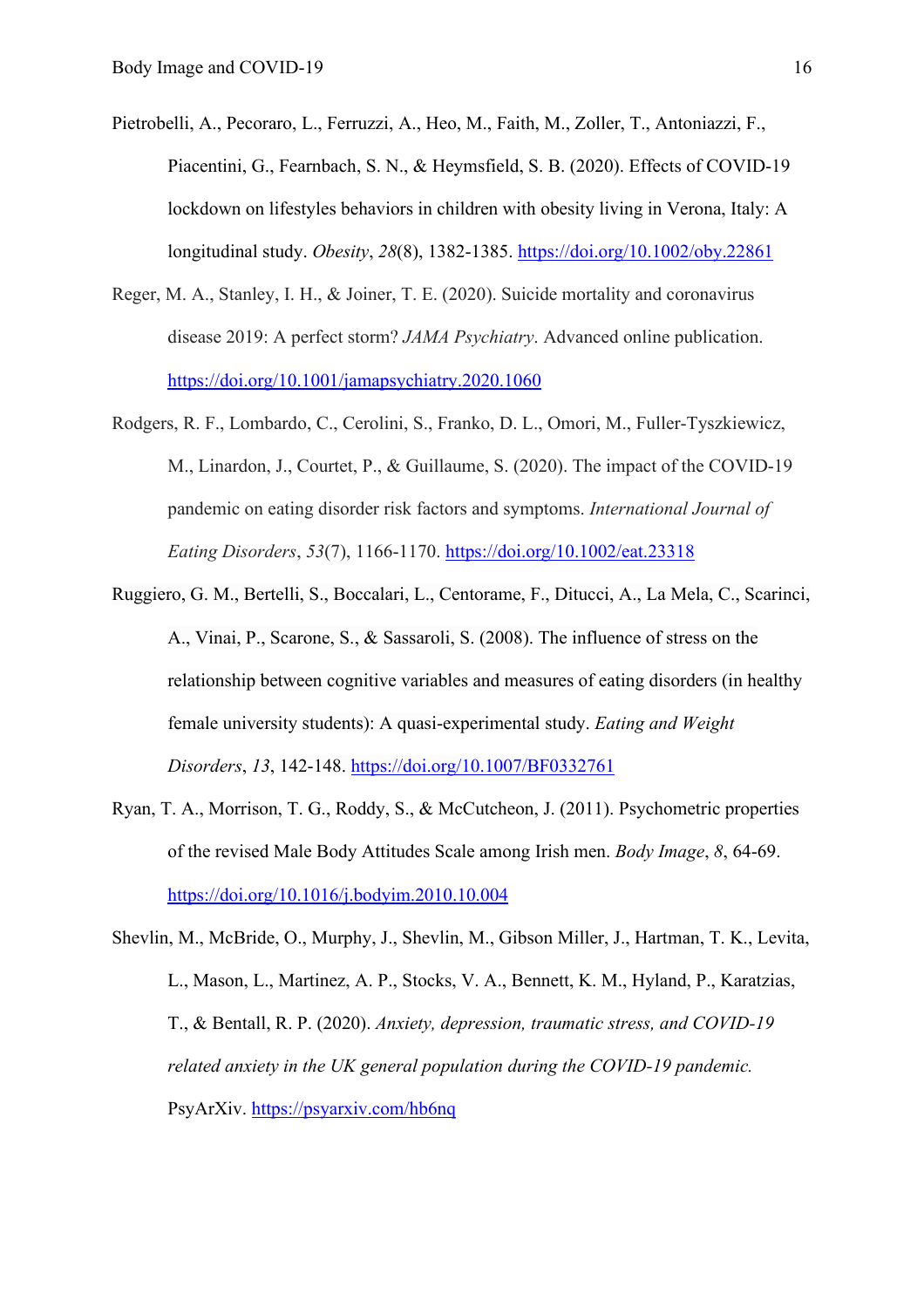- Shevlin, M., Nolan, E., Owczarek, M., McBride, O., Murphy, J., Miller, J. G., Hartman, T. K., Levita, L., Mason, L., Martinez, A. P., McKay, R., Stocks, T. V. A., Bennett, K., Hyland, P., & Bentall, R. P. (2020). *COVID-19-related anxiety predicts somatic symptoms in the UK population*. PsyArXiv.<https://doi.org/10.31234/osf.io/ydvc7>
- Spielberger, C. D., Gorsuch, R. L., Lushene, R., Vagg, P. R., & Jacobs, G. A. (1983). *Manual for the State-Trait Anxiety Inventory*. Consulting Psychologists Press.
- Stice, E., & Shaw, H. E. (2002). Role of body dissatisfaction in the onset and maintenance of eating pathology: Synthesis of research findings. *Journal of Psychosomatic Research*, *53*, 985-993. [https://doi.org/10.1016/S0022-3999\(02\)00488-9](https://doi.org/10.1016/S0022-3999(02)00488-9)
- Swami, V., & Tovée, M. J. (2005). Male physical attractiveness in Britain and Malaysia: A cross-cultural study. *Body Image*, *2*(4), 383-393. <https://doi.org/10.1016/j.bodyim.2005.08.001>
- Tian, H., Liu, Y., Li, Y., Wu, C.-H., Chen, B., Moritz, U. G. K., Li, B., Cai, J., Xu, B., Yang, Q., Wang, B., Yang, P., Cui, Y., Song, Y., Zheng, P., Wang. Q., Bjornstad, O. N., Yang, R., Grenfell, B. T., … Dye, C. (2020). An investigation of transmission control measures during the first 50 days of the COVID-19 epidemic in China. *Science*, *368*(6491), 638-642. <https://doi.org/10.1126/science.abb6105>
- Touyz, S. Lacey, H., & Hay, P. (2020). Eating disorders in the time of COVID-19. *Journal of Eating Disorders*, *8*, 19.<https://doi.org/10.1186/s40337-020-00295-3>
- Tull, M. T., Edmonds, K. A., Scamaldo, K. M., Richmond, J. R., Rose, J. P., & Gratz, K. L. (2020). Psychological outcomes associated with stay-at-home orders and the perceived impact of COVID-19 on daily life. *Psychiatry Research*, *289*, 113098. <https://doi.org/10.1016/j.psychres.2020.113098>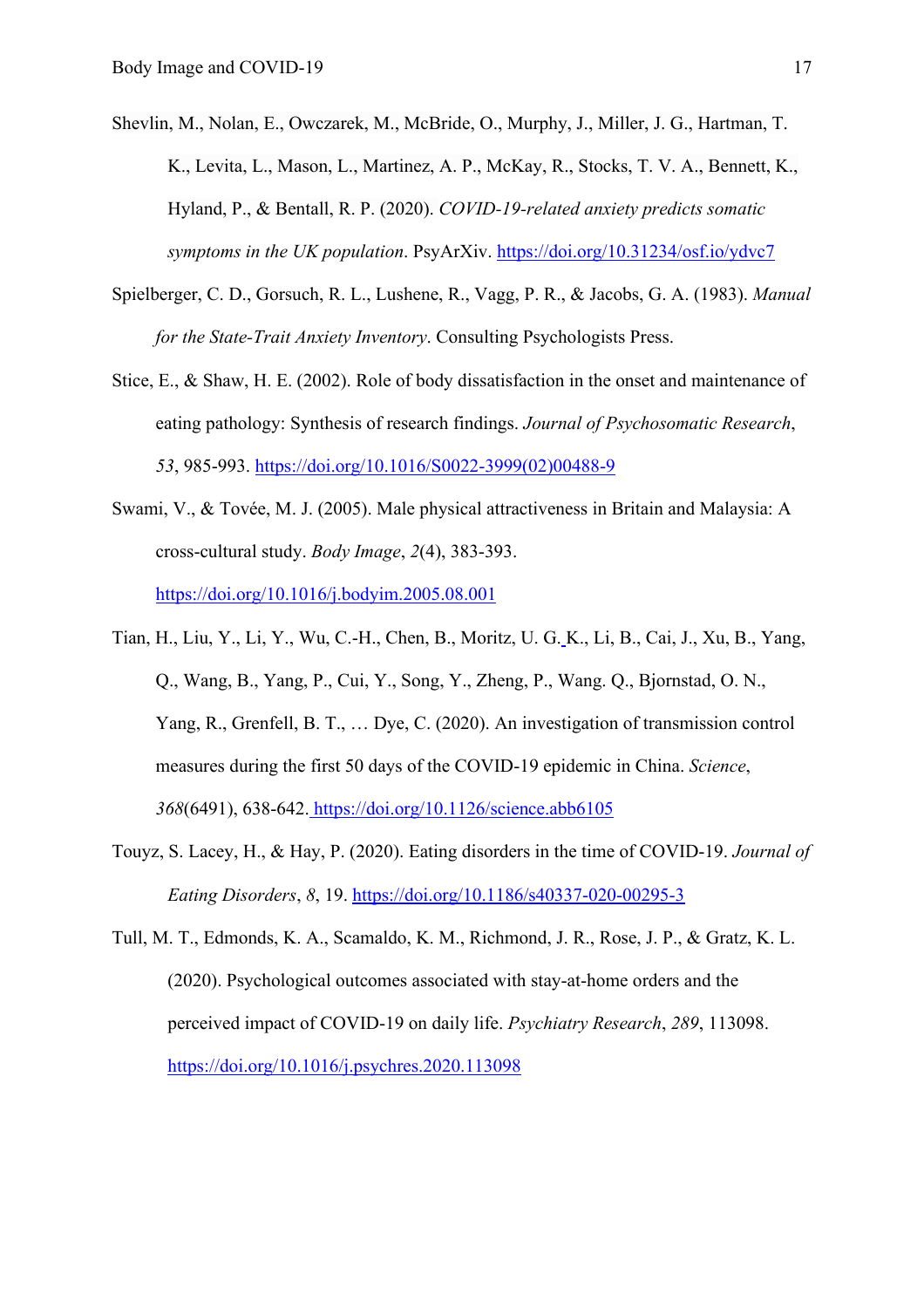Tylka, T. L., Bergeron, D., & Schwartz, J. P. (2005). Development and psychometric evaluation of the Male Body Attitudes Scale (MBAS). *Body Image*, *2*(2), 161-175. <https://doi.org/10.1016/j.bodyim.2005.03.001>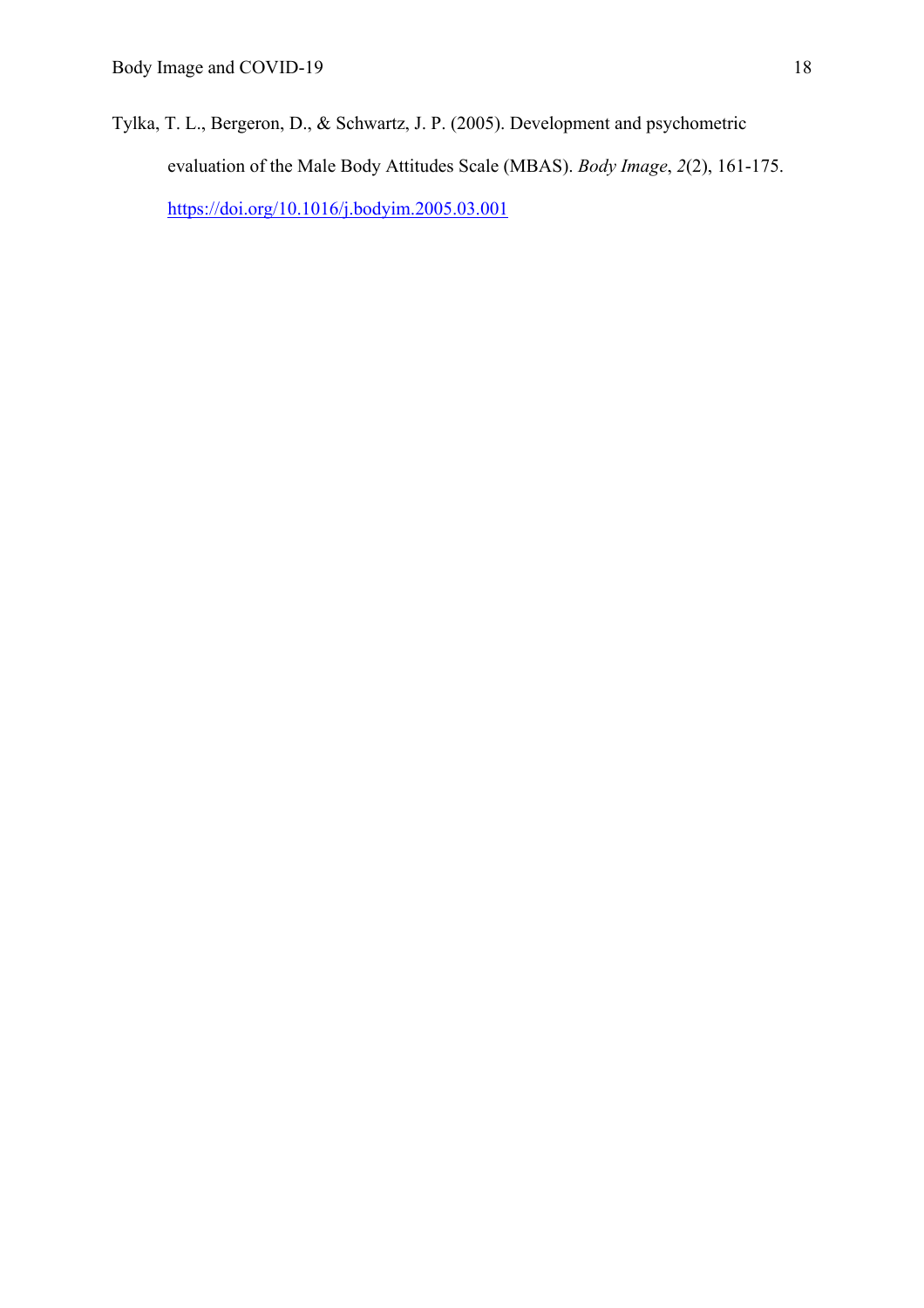# **Table 1**

*Descriptive Statistics and Inter-Scale Correlations between all Variables Included in the Present Study, Reported Separately for Women (Top Diaogonal) and Men (Bottom Diagonal).*

|                                                    |             | (1)     | (2)      | (3)     | (4)    | (5)      | (6)     | (7)     | (8)      | (9)     |
|----------------------------------------------------|-------------|---------|----------|---------|--------|----------|---------|---------|----------|---------|
| (1) Body dissatisfaction/Low body fat <sup>§</sup> |             |         | $.62**$  | $.27**$ | .01    | $.37**$  | $.19*$  | $.32**$ | .10      | $.39**$ |
| (2) Drive for thinness/Muscularity $\frac{8}{3}$   |             | $.42**$ |          | $.34**$ | .04    | $.41**$  | $.34**$ | $.31**$ | $-17*$   | .12     |
| (3) Perceived stress                               |             | $.32**$ | $.39**$  |         | .09    | $.77**$  | $.42**$ | $.24**$ | $-.21**$ | .05     |
| (4) Stressful life events                          |             | .04     | $.18*$   | $.14*$  |        | .07      | $.13*$  | .03     | $-.05$   | $-.03$  |
| (5) Trait anxiety                                  |             | $.31**$ | $.41**$  | $.79**$ | .12    |          | $.36**$ | $.35**$ | $-.11$   | .10     |
| (6) COVID-19-related stress                        |             | $.16*$  | $.46**$  | $.39**$ | .11    | $.33**$  |         | $.38**$ | $-17*$   | .01     |
| (7) COVID-19-related anxiety                       |             | $.22*$  | $.37**$  | $.28**$ | .09    | $.27**$  | $.48**$ |         | .11      | $.19*$  |
| $(8)$ Age                                          |             | .01     | $-.33**$ | $-.20*$ | $-12*$ | $-.20**$ | $-16*$  | $-.02$  |          | $.18*$  |
| $(9)$ Body mass index                              |             | $.41**$ | $-.17*$  | .03     | .01    | .01      | $-.08$  | $-.02$  | $.25**$  |         |
| Women                                              | M           | 4.06    | 3.48     | 1.93    | 0.61   | 2.30     | 4.59    | 4.80    | 35.26    | 26.19   |
|                                                    | $\sqrt{SD}$ | 1.13    | 1.26     | 0.79    | 1.34   | 0.62     | 1.35    | 1.59    | 11.04    | 6.01    |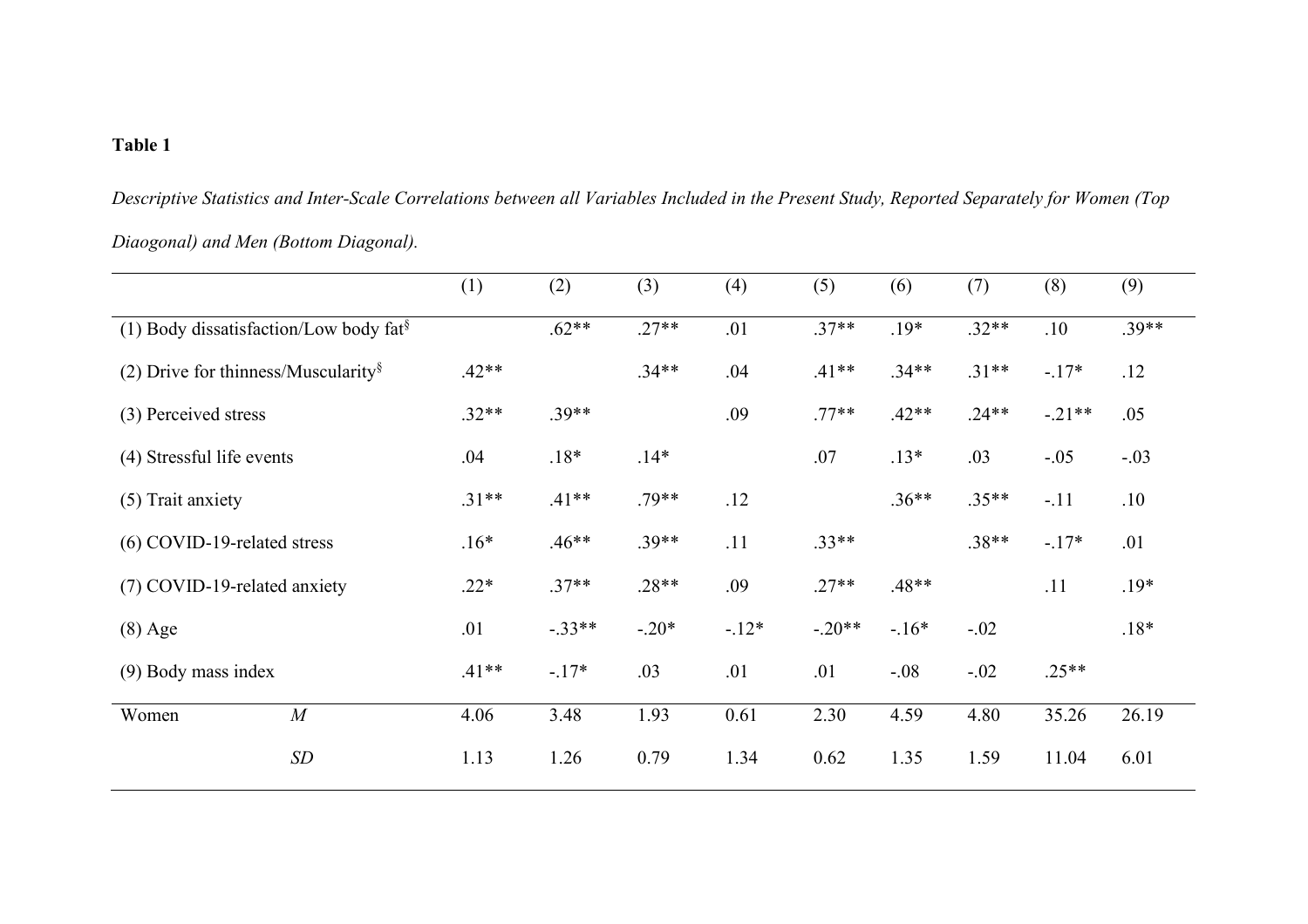| Men         | $\overline{M}$ | 3.40                     | 3.14                     | 1.76 | 0.86 | 2.21 | 4.21 | 4.40 | 33.23 | 26.52 |
|-------------|----------------|--------------------------|--------------------------|------|------|------|------|------|-------|-------|
|             | <b>SD</b>      | 1.14                     | 1.10                     | 0.67 | 1.58 | 0.56 | 1.38 | 1.78 | 11.58 | 5.74  |
| t           |                | $\blacksquare$           | $\overline{\phantom{a}}$ | 2.82 | 1.88 | 1.66 | 3.17 | 2.70 | 2.02  | 0.64  |
| $p^+$       |                | $\sim$                   | $\sim$                   | .005 | .061 | .097 | .002 | .007 | .044  | .524  |
| Cohen's $d$ |                | $\overline{\phantom{a}}$ | $\sim$                   | 0.25 | 0.17 | 0.15 | 0.28 | 0.24 | 0.18  | 0.06  |

*Note*. Women  $n = 255$ , men  $n = 251$ . <sup>§</sup>Women completed the Body Dissatisfaction and Drive for Thinness subscales of the Eating Disorders

Inventory-3, whereas men completed the Low Body Fat and Muscularity subscales of the Male Body Attitudes Scale. <sup>+</sup>Only the gender difference in COVID-19-related stress reaches significance once a Bonferroni correction, such that  $p = (1 - \alpha)^k \approx 1 - k\alpha = \alpha/k = .007$ , is applied.  $*_{p}$  < .05,  $*_{p}$  < .001.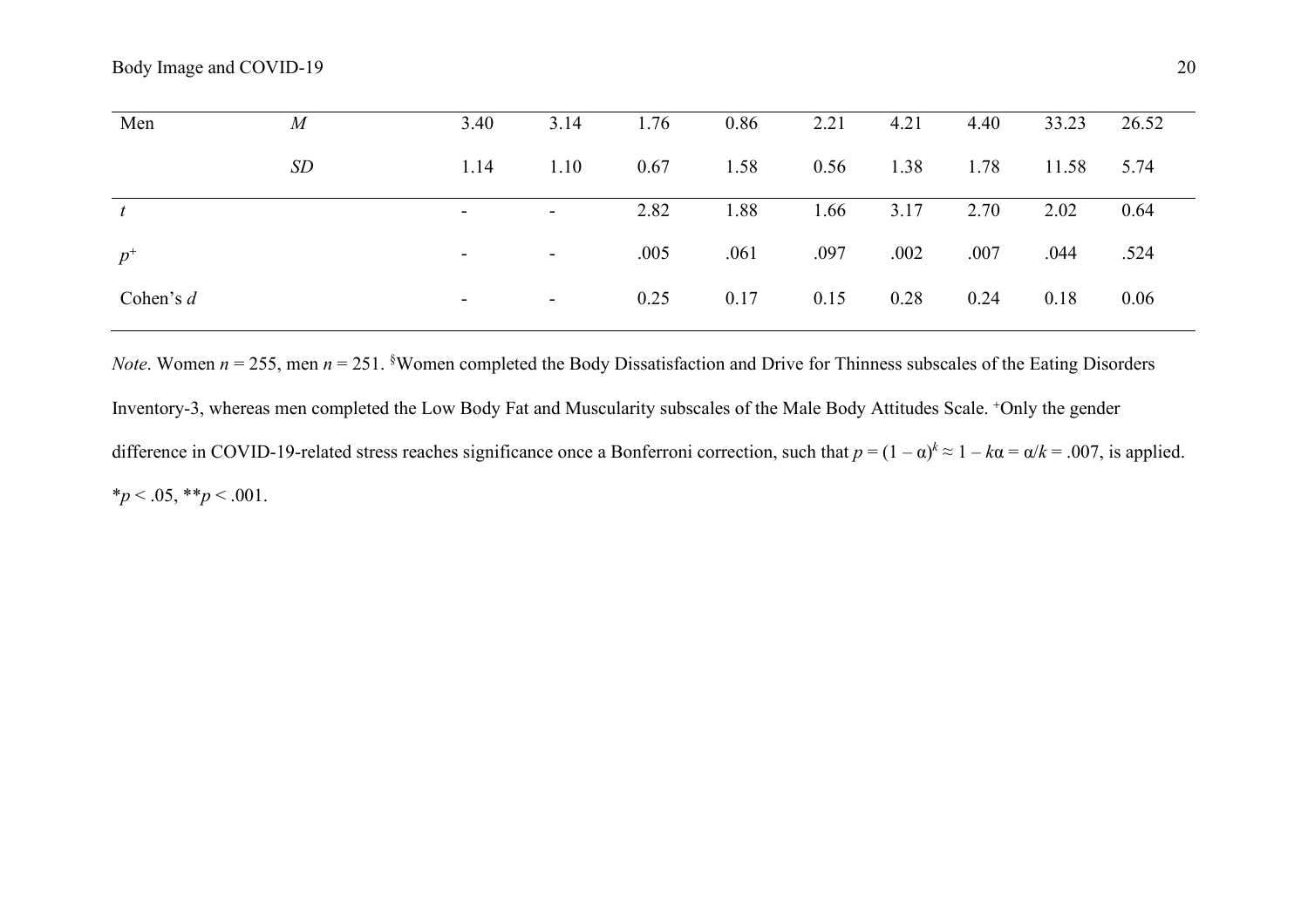# **Table 2**

*Results of Multiple Hierarchical Regression Analyses for the Prediction of Body Dissatisfaction and Drive for Thinness in Women.*

|                |             |              |     | Body dissatisfaction                                 |                                                                               |                 | Drive for thinness                                                            |          |                                                     |                                                                              |                  |  |
|----------------|-------------|--------------|-----|------------------------------------------------------|-------------------------------------------------------------------------------|-----------------|-------------------------------------------------------------------------------|----------|-----------------------------------------------------|------------------------------------------------------------------------------|------------------|--|
| Step           | Variable    | $\mathbf{B}$ | SE  | ß                                                    |                                                                               | $p_{\parallel}$ | $\mathbf B$                                                                   | $\rm SE$ | β                                                   | t                                                                            | $\boldsymbol{p}$ |  |
|                |             |              |     | $F(2, 254) = 22.09, p < .001, \text{Adj}. R^2 = .14$ |                                                                               |                 |                                                                               |          | $F(2, 254) = 6.72, p = .001, \text{Adj}. R^2 = .04$ |                                                                              |                  |  |
|                | Age         | .01          | .01 | .03                                                  | 0.47                                                                          | .640            | $-.02$                                                                        | .01      | $-.20$                                              | $-3.12$                                                                      | .002             |  |
|                | BMI         | .07          | .01 | .38                                                  | 6.44                                                                          | < .001          | .03                                                                           | .01      | .15                                                 | 2.45                                                                         | .015             |  |
| 2              |             |              |     |                                                      | $F(5, 254) = 18.13, p < .001, \text{Adj. } R^2 = .25 \ (\Delta F \ p < .001)$ |                 |                                                                               |          |                                                     | $F(5, 254) = 11.95, p < .001, \text{Adj}. R^2 = .18 \ (\Delta F \ p < .001)$ |                  |  |
|                | Age         | .01          | .01 | .07                                                  | 1.31                                                                          | .190            | $-.02$                                                                        | .01      | $-.14$                                              | $-2.36$                                                                      | .019             |  |
|                | BMI         | .06          | .01 | .34                                                  | 6.09                                                                          | < .001          | .02                                                                           | .01      | .11                                                 | 1.83                                                                         | .069             |  |
|                | Perceived   | .02          | .14 | .01                                                  | 0.13                                                                          | .901            | .06                                                                           | .16      | .03                                                 | 0.37                                                                         | .709             |  |
|                | stress      |              |     |                                                      |                                                                               |                 |                                                                               |          |                                                     |                                                                              |                  |  |
|                | Stress life | $-.01$       | .05 | $-.01$                                               | $-0.04$                                                                       | .968            | .01                                                                           | .05      | .01                                                 | 0.14                                                                         | .892             |  |
|                | events      |              |     |                                                      |                                                                               |                 |                                                                               |          |                                                     |                                                                              |                  |  |
|                | Trait       | .62          | .16 | .34                                                  | 3.95                                                                          | < .001          | .72                                                                           | .18      | .36                                                 | 3.94                                                                         | < 0.001          |  |
|                | anxiety     |              |     |                                                      |                                                                               |                 |                                                                               |          |                                                     |                                                                              |                  |  |
| $\overline{3}$ |             |              |     |                                                      | $F(7, 254) = 14.08, p < .001, \text{Adj}. R^2 = .27 \ (\Delta F \ p = .045)$  |                 | $F(7, 254) = 11.68, p < .001, \text{Adj. } R^2 = .25 \ (\Delta F \ p < .001)$ |          |                                                     |                                                                              |                  |  |
|                | Age         | .01          | .01 | .06                                                  | 1.10                                                                          | .274            | $-.02$                                                                        | .01      | $-14$                                               | $-2.44$                                                                      | .016             |  |
|                | BMI         | .06          | .01 | .32                                                  | 5.75                                                                          | < .001          | .02                                                                           | .01      | .09                                                 | 1.49                                                                         | .137             |  |
|                | Perceived   | .01          | .14 | .01                                                  | 0.03                                                                          | .977            | $-.03$                                                                        | .16      | $-.02$                                              | $-0.18$                                                                      | .859             |  |
|                | stress      |              |     |                                                      |                                                                               |                 |                                                                               |          |                                                     |                                                                              |                  |  |
|                | Stress life | $-.01$       | .05 | $-.01$                                               | $-0.15$                                                                       | .884            | $-.01$                                                                        | .05      | $-.01$                                              | $-0.17$                                                                      | .861             |  |
|                | events      |              |     |                                                      |                                                                               |                 |                                                                               |          |                                                     |                                                                              |                  |  |
|                | Trait       | .52          | .16 | .29                                                  | 3.26                                                                          | .001            | .58                                                                           | $.18\,$  | .29                                                 | 3.17                                                                         | .002             |  |
|                | anxiety     |              |     |                                                      |                                                                               |                 |                                                                               |          |                                                     |                                                                              |                  |  |
|                | COVID-19    | .03          | .05 | .04                                                  | .623                                                                          | .534            | .16                                                                           | .06      | .17                                                 | 2.56                                                                         | .011             |  |
|                | stress      |              |     |                                                      |                                                                               |                 |                                                                               |          |                                                     |                                                                              |                  |  |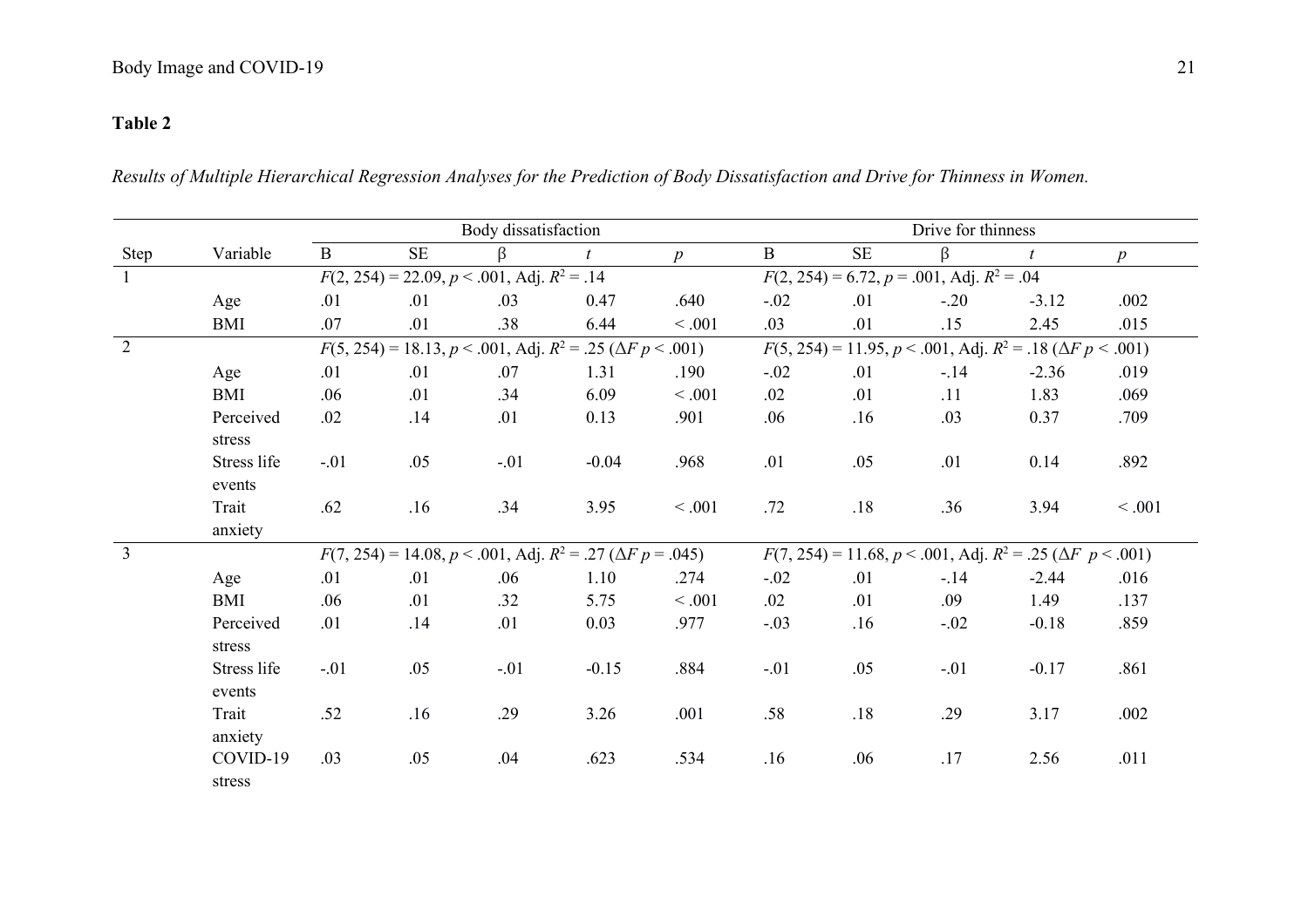| Body Image and COVID-19 |     |     |     |      |      |     |     |     |      |      |
|-------------------------|-----|-----|-----|------|------|-----|-----|-----|------|------|
| COVID-19<br>anxiety     | .09 | .04 | .13 | 2.07 | .040 | .12 | .05 | .15 | 2.31 | .021 |

*Note.*  $n = 255$ . BMI = body mass index.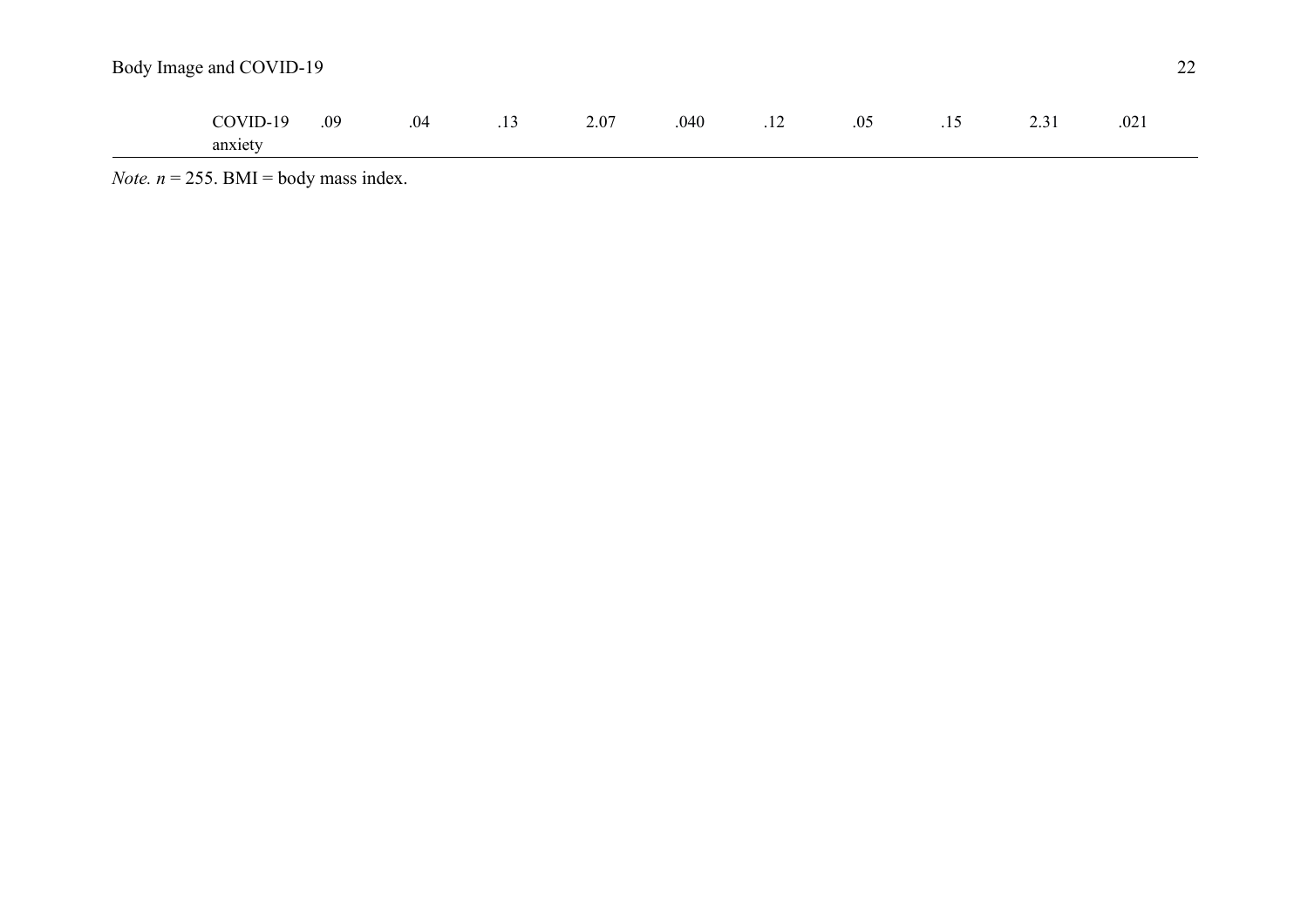# **Table 3**

*Results of Multiple Hierarchical Regression Analyses for the Prediction of Low Body Fat and Muscularity in Men.*

|                |             |              |           | Body fat dissatisfaction                             |                                                                               |         | Muscularity dissatisfaction                                                  |                                                                              |        |         |                  |  |  |  |
|----------------|-------------|--------------|-----------|------------------------------------------------------|-------------------------------------------------------------------------------|---------|------------------------------------------------------------------------------|------------------------------------------------------------------------------|--------|---------|------------------|--|--|--|
| Step           | Variable    | $\mathbf{B}$ | <b>SE</b> | β                                                    |                                                                               | p       | $\mathbf{B}$                                                                 | $\rm SE$                                                                     | β      | t       | $\boldsymbol{p}$ |  |  |  |
| $\overline{1}$ |             |              |           | $F(2, 254) = 27.13, p < .001, \text{Adj}. R^2 = .17$ |                                                                               |         |                                                                              | $F(2, 254) = 16.72, p = .001, \text{Adj}. R^2 = .11$                         |        |         |                  |  |  |  |
|                | Age         | $-.01$       | .01       | $-.11$                                               | $-1.78$                                                                       | .076    | $-.03$                                                                       | .01                                                                          | $-.31$ | $-5.04$ | $<.001$          |  |  |  |
|                | <b>BMI</b>  | .09          | .01       | .44                                                  | 7.37                                                                          | < .001  | $-.02$                                                                       | .01                                                                          | $-.09$ | $-1.50$ | .135             |  |  |  |
| 2              |             |              |           |                                                      | $F(5, 254) = 18.80, p < .001,$ Adj. $R^2 = .26$ ( $\Delta F p < .001$ )       |         |                                                                              | $F(5, 254) = 17.83, p < .001, \text{Adj}. R^2 = .25 \ (\Delta F \ p < .001)$ |        |         |                  |  |  |  |
|                | Age         | $-.01$       | .01       | $-.03$                                               | $-0.57$                                                                       | .567    | $-.02$                                                                       | .01                                                                          | $-.21$ | $-3.66$ | < .001           |  |  |  |
|                | <b>BMI</b>  | .08          | .01       | .41                                                  | 7.35                                                                          | < .001  | $-.02$                                                                       | .01                                                                          | $-.12$ | $-2.14$ | .033             |  |  |  |
|                | Perceived   | .28          | .15       | .17                                                  | 1.84                                                                          | .066    | .21                                                                          | .15                                                                          | .12    | 1.37    | .171             |  |  |  |
|                | stress      |              |           |                                                      |                                                                               |         |                                                                              |                                                                              |        |         |                  |  |  |  |
|                | Stress life | $-.01$       | .04       | $-.01$                                               | $-0.19$                                                                       | .848    | .07                                                                          | .04                                                                          | .11    | 1.90    | .059             |  |  |  |
|                | events      |              |           |                                                      |                                                                               |         |                                                                              |                                                                              |        |         |                  |  |  |  |
|                | Trait       | .36          | .18       | .18                                                  | 1.97                                                                          | .050    | .51                                                                          | .18                                                                          | .26    | 2.92    | .004             |  |  |  |
|                | anxiety     |              |           |                                                      |                                                                               |         |                                                                              |                                                                              |        |         |                  |  |  |  |
| $\overline{3}$ |             |              |           |                                                      | $F(7, 254) = 14.63, p < .001, \text{Adj. } R^2 = .28 \ (\Delta F \ p = .038)$ |         | $F(7, 254) = 20.16, p < .001, \text{Adj}. R^2 = .35 \ (\Delta F \ p < .001)$ |                                                                              |        |         |                  |  |  |  |
|                | Age         | $-.01$       | .01       | $-.04$                                               | $-0.72$                                                                       | .472    | $-.02$                                                                       | .01                                                                          | $-.21$ | $-3.82$ | < .001           |  |  |  |
|                | <b>BMI</b>  | .08          | .01       | .42                                                  | 7.51                                                                          | < 0.001 | $-.02$                                                                       | .01                                                                          | $-.10$ | $-1.82$ | < .001           |  |  |  |
|                | Perceived   | .23          | .16       | .14                                                  | 1.49                                                                          | .137    | .03                                                                          | .14                                                                          | .02    | 0.18    | .855             |  |  |  |
|                | stress      |              |           |                                                      |                                                                               |         |                                                                              |                                                                              |        |         |                  |  |  |  |
|                | Stress life | $-.01$       | .04       | $-.02$                                               | $-0.35$                                                                       | .727    | .06                                                                          | .04                                                                          | .08    | 1.62    | .107             |  |  |  |
|                | events      |              |           |                                                      |                                                                               |         |                                                                              |                                                                              |        |         |                  |  |  |  |
|                | Trait       | .32          | .18       | .16                                                  | 1.79                                                                          | .075    | .45                                                                          | .16                                                                          | .23    | 2.77    | .006             |  |  |  |
|                | anxiety     |              |           |                                                      |                                                                               |         |                                                                              |                                                                              |        |         |                  |  |  |  |
|                | COVID-19    | .01          | .06       | .01                                                  | 0.07                                                                          | .945    | .19                                                                          | .05                                                                          | .24    | 3.56    | < .001           |  |  |  |
|                | stress      |              |           |                                                      |                                                                               |         |                                                                              |                                                                              |        |         |                  |  |  |  |